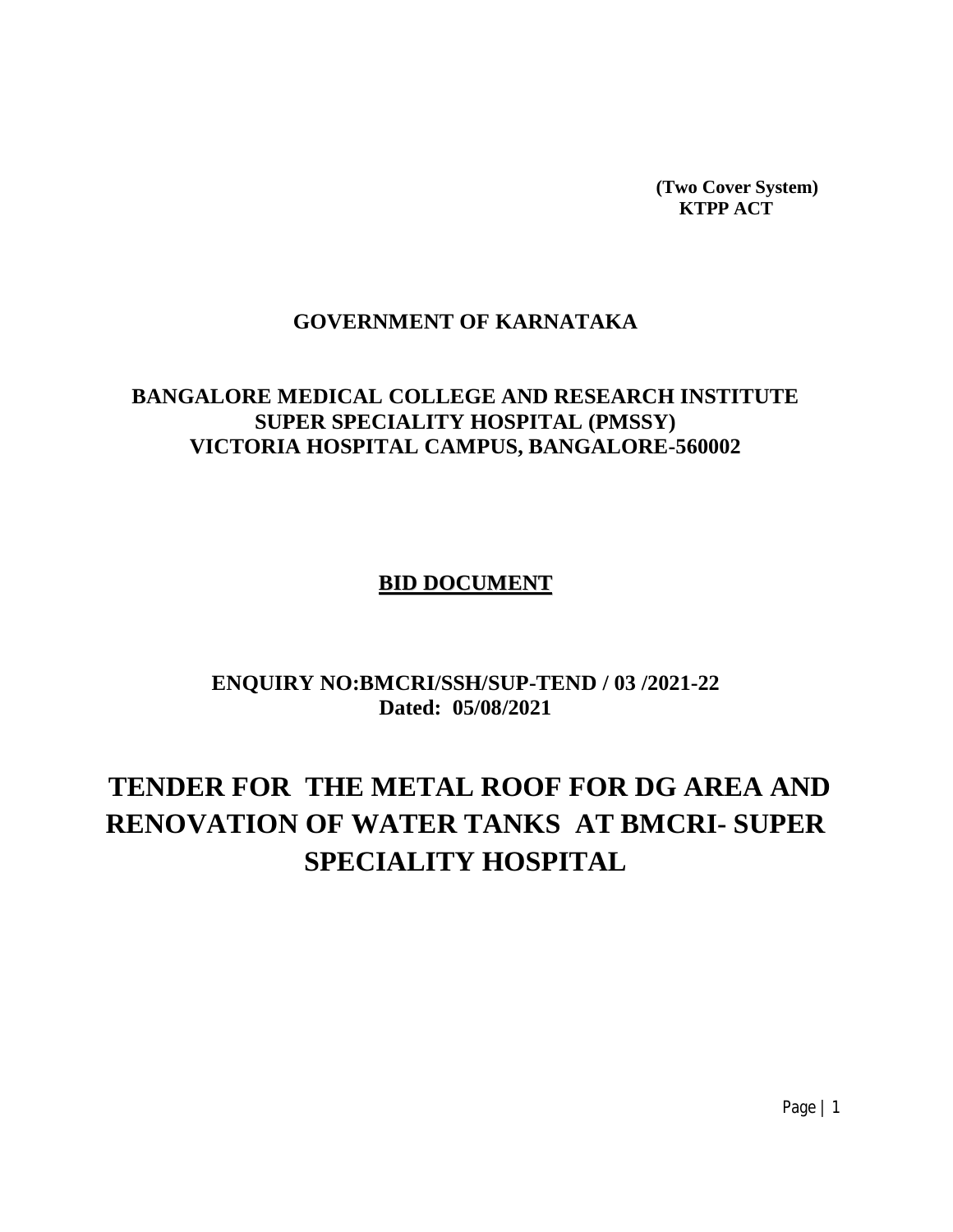### **CHECK LIST DOCUMENTS TO BE ENCLOSED ALONG WITH TENDER**

(Enclose the papers in following order)

#### **First Cover – Techno commercial bid**

| 1.               | Name of the tenderer                                                                                                                                                                                                                                                                                        |             |            |                |
|------------------|-------------------------------------------------------------------------------------------------------------------------------------------------------------------------------------------------------------------------------------------------------------------------------------------------------------|-------------|------------|----------------|
| 2.               | The tenderer should have an organization to provide the<br>necessary management of service required to successfully<br>execute the contract. The tenderer should provide<br>complete information on the size of the company with the<br>number, qualification, training and experience of the<br>employees. |             |            |                |
| 3.               | PAN <sub>No</sub>                                                                                                                                                                                                                                                                                           |             |            |                |
| $\overline{4}$ . | <b>GST No</b>                                                                                                                                                                                                                                                                                               |             |            |                |
| 5.               | GST paid Challan for the last 3 months Certificate                                                                                                                                                                                                                                                          |             |            |                |
| 6.               | Work done certificate to be enclosed                                                                                                                                                                                                                                                                        | W           |            |                |
| $\overline{7}$ . | The annual financial turnover of the Bidder of last three<br>years not less than 50 Lakhs. Copy of last three years 2018-<br>19, 2019-20, 2020-21 (50 Lakh)                                                                                                                                                 | Page<br>No. | <b>YES</b> | N <sub>O</sub> |
| 8.               | PWD Civil Contractor license, should possess at least a<br>class 2 license                                                                                                                                                                                                                                  | Page<br>No. | <b>YES</b> | N <sub>O</sub> |
| 9.               | List of places where similar nature of work is executed.                                                                                                                                                                                                                                                    | Page<br>No. | <b>YES</b> | NO             |
| 10.              | 10 years Warranty declaration for the work that will be<br>executed                                                                                                                                                                                                                                         | Page<br>No. | <b>YES</b> | N <sub>O</sub> |
| 11.              | Self declaration stating the firm is not black listed with any<br>Government / Quasi Government Organizations.                                                                                                                                                                                              | Page<br>No. | <b>YES</b> | N <sub>O</sub> |
| 12.              | Tender form fee of Rs 5000 favouring the Special Officer<br><b>BMCRI</b> Super Speciality Hospital                                                                                                                                                                                                          | Page<br>No. | <b>YES</b> | NO             |

Signature of the Tenderer. Authorized Signatory,

Name……………………………………………

Designation…………………………………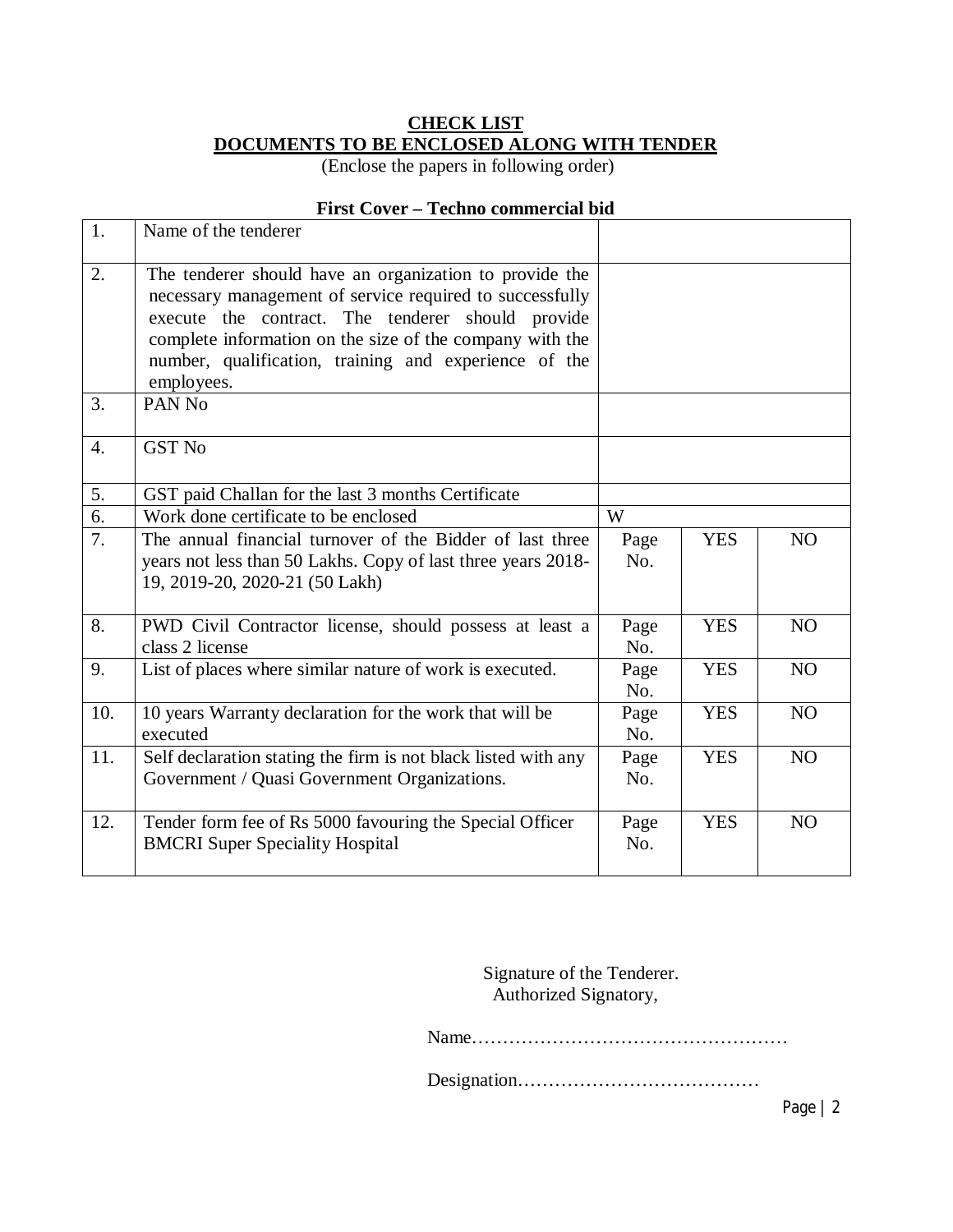(2 cover)

#### **GOVERNMENT OF KARNATAKA**  BMCRI SUPER SPECIALITY HOSPITAL, VICTORIA HOSPITAL CAMPUS, BANGALORE-560002

Telephones:-*080-26981928, Fax--- ------080-26705883*

#### TENDER REFERENCE No : **BMCRI/SSH/SUP-TEND/ 03/2021-22 Dated:05/08/2021**

**``**

Tenders may be uploaded from : 10/08/2021 Last date for uploading the tenders : 13/09/2021 before 4-30 PM Date of opening of tenders<br>(FIRST COVERS)

 $\therefore$  15/09/2021 at 02-30 PM  **(If , declared as general Holiday, next working day)** 

TIME & DATE OF OPENING OF - Intimated later SECOND COVER

#### **ADDRESS FOR COMMUNICATION**

**SPECIAL OFFICER** BMCRI SUPER SPECIALITY HOSPITAL VICTORIA HOSPITAL CAMPUS,BANGALORE-560002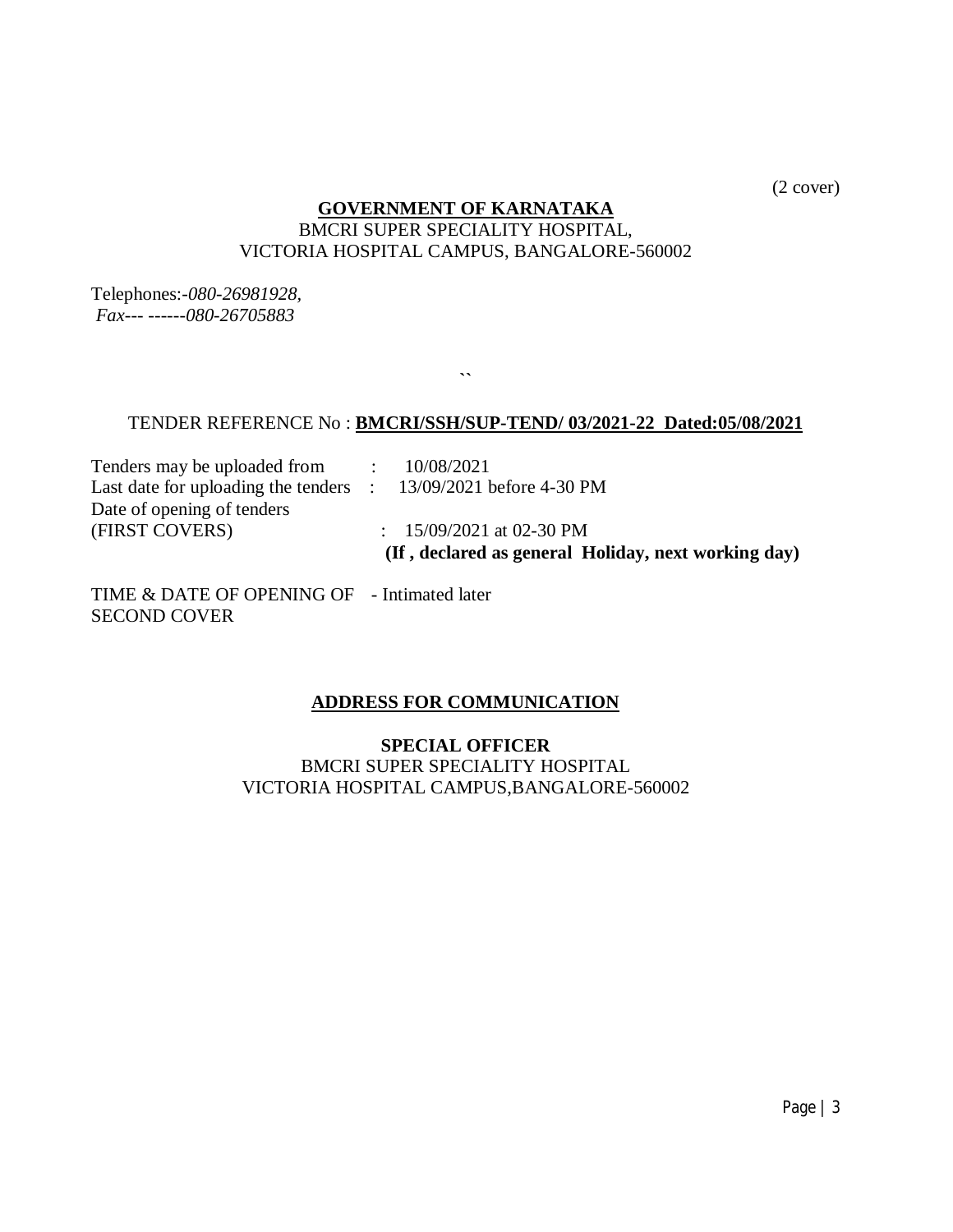## **INVITATION FOR TENDERS (IFT)**

#### **IFT No. :** : **BMCRI/SSH/SUP-TEND/ 03/2021-22 Dated:05/08/2021**

- 1. The Special Officer, BMCRI Super Speciality Hospital Bangalore**-**560002*,* invites tenders from eligible tenderers for listed in the Schedule of requirements **in Two cover bid system.**
- 2. The tenderers may submit the item listed. **Tenderers are advised to note the Scope of work in Section III to qualify for award of the contract**.
- 3. Tender documents (and additional copies) may be downloaded in the e-procurement portal in the mentioned web link <https://eproc.karnataka.gov.in>
- 4. Tender Processing Fee are as per the e-procurement Portal.
- 5. Non refundable tender form fee of Rs.5000/- shall be paid in the form of DD favoring "Special officer" PMSSY Super Speciality Hospital, Payable at Bangalore. The original DD uploaded shall be submitted to Special officer BMCRI Super Speciality Hospital on or before 15/09/2021 2.30pm. Scanned copy of DD should be uploaded in e portal.
- 6. Other details can be seen in the tender documents

,

7. And also can be viewed and downloaded from [www.bmcrissh.karnataka.gov.in](http://www.bmcrissh.karnataka.gov.in)

Special officer, BMC&RI Super Speciality Hospital, Bangalore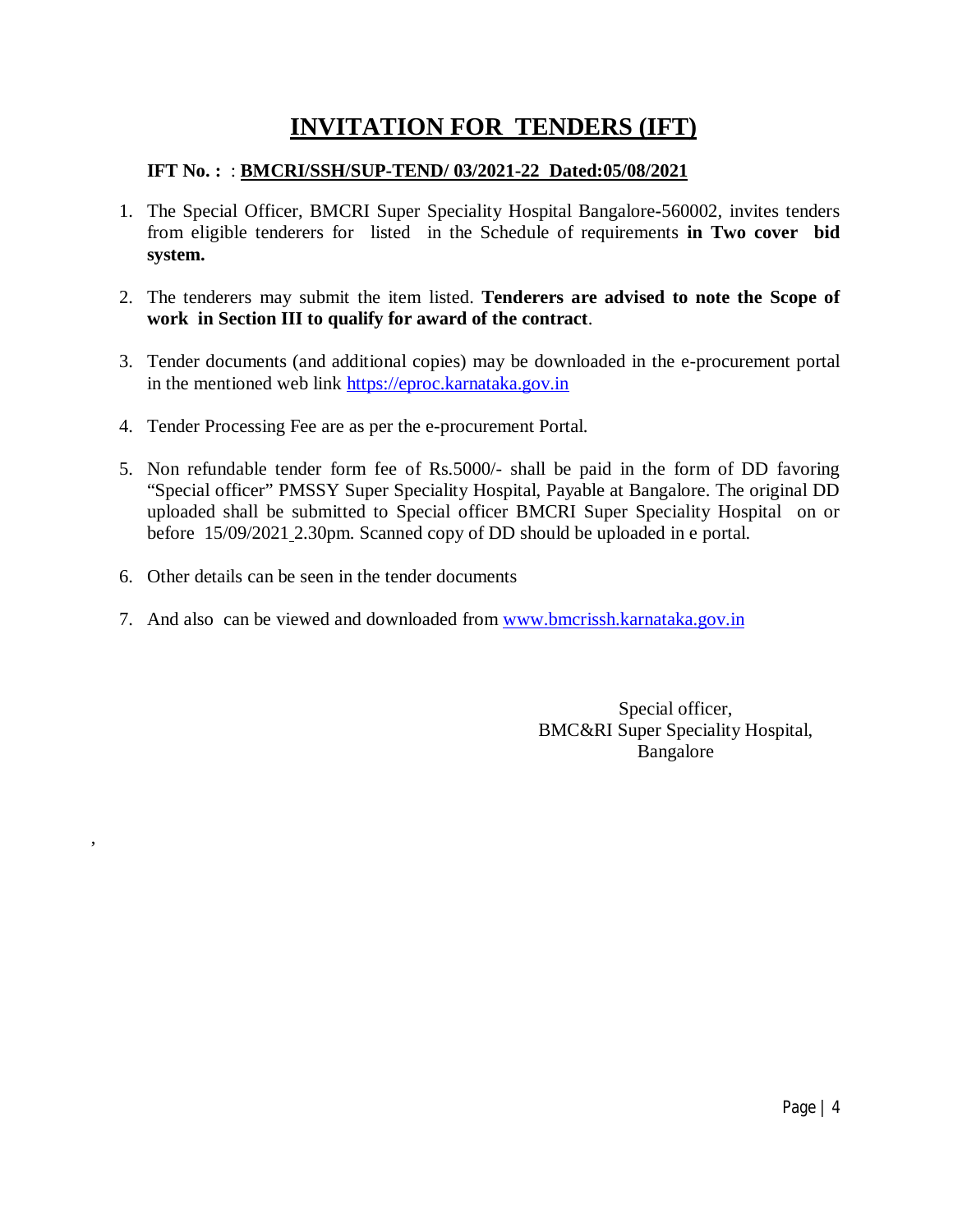| SL.<br>NO. | <b>PARTICULARS</b>                   |
|------------|--------------------------------------|
| 1)         | <b>INSTRUCTION TO BIDDER</b>         |
| 2)         | GENERAL CONDITIONS OF CONTRACT (GCC) |
| 3)         | <b>SCOPE OF WORK</b>                 |
| 4)         | OTHER CONDITIONS OF CONTRACT         |
| 5)         | <b>TENDER FORM</b>                   |
| 6)         | PRICE SCHEDULE                       |
| 7)         | <b>EMD DECLARATION</b>               |

### **CONTENTS**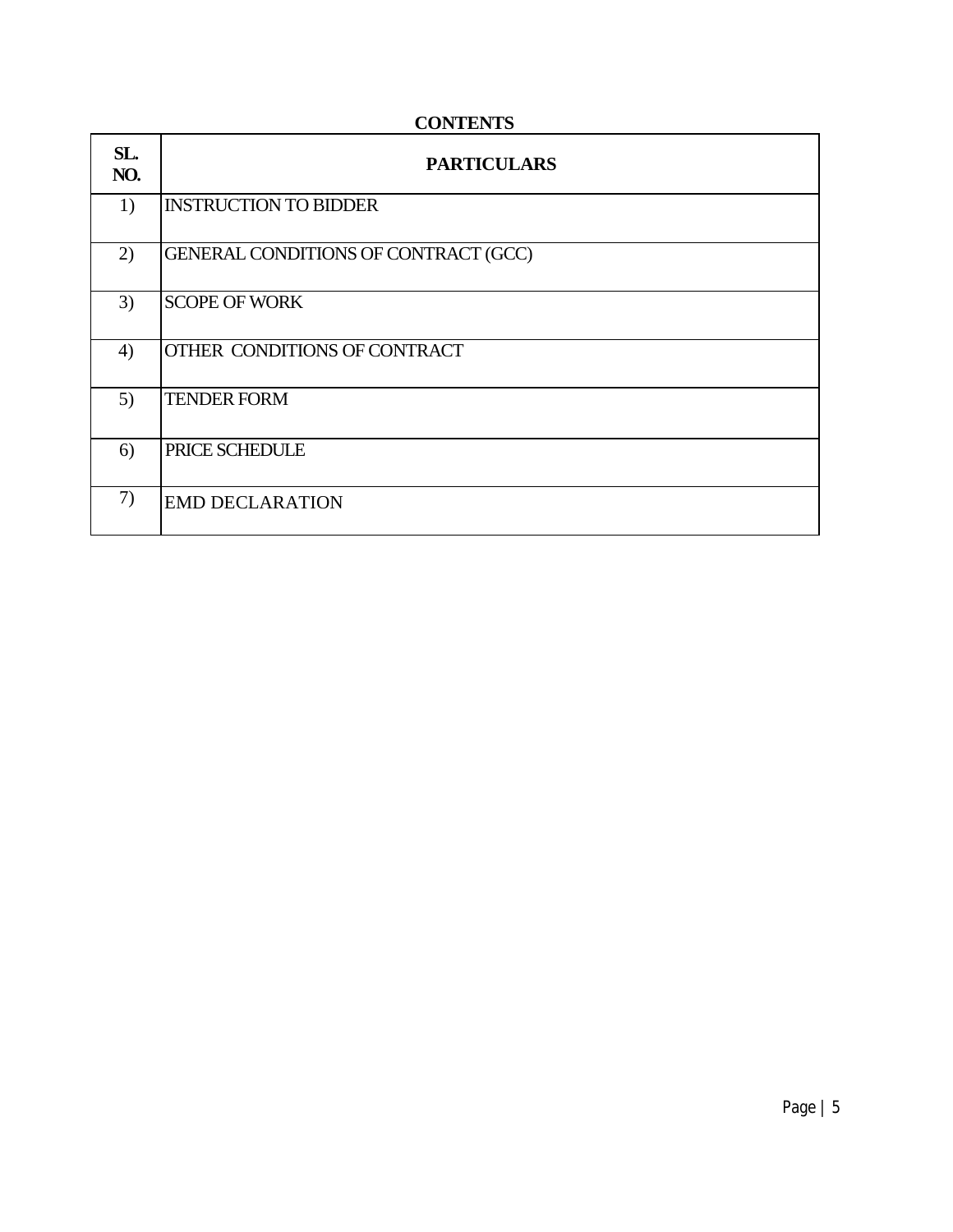## **SECTION -1**

## **INSTRUCTIONS TO BIDDER**

- A. The bidders are expected to examine all instructions, form, terms, specifications etc., In the bidding documents. Failure to furnish all information as stipulated in the bidding documents or submission of a bid not in compliance to the bidding documents will be at the bidder's risk and may result in rejection of bid.
- B. COST OF BIDDING The Bidder shall bear all the costs associated with the preparation and submission of its Bid and " The Owner /Employer" will in no case be responsible or liable for those costs, regardless of the conduct or outcome of the Bidding process.

#### **1. AMENDMENT OF BIDDING DOCUMENTS**

- 1.1 At any time prior to the deadline for submission of bids, the Purchaser may, for any reason modify the Bidding Documents by amendment.
- 1.2 The amendment will be notified in e portal and will be binding on them.
- 1.3 In order to afford prospective Bidders reasonable time to take the amendment into account in preparing their bids, the Purchaser may at their own discretion, extend the deadlines for the submission of the bid.

#### **2. DOCUMENTS COMPRISING BID**

The Bidder shall submit the following documents in cover -1 that is Technical bid.

- 2.1 The contractor/bidder Earnest Money Deposit (EMD) for participating is **EXEMPTED** as per **GO No. FD 675 Exp – 12/2020, Dated. 22.12.2020, However, EMD declaration** format as prescribed in Annexure – XVII, should be executed on Karnataka Government Stamp Paper of the value of Rs. 200-00 (Rupees Two Hundred only) and uploaded
- 2.2 Name and Address of Organization and their technical employees.
- 2.3 Whether proprietary / partnership/ Company / Pvt. Ltd., (supported by documents).
- 2.4 Experience in executing similar capacity work supported by documentary evidence to be enclosed (for last 2 years).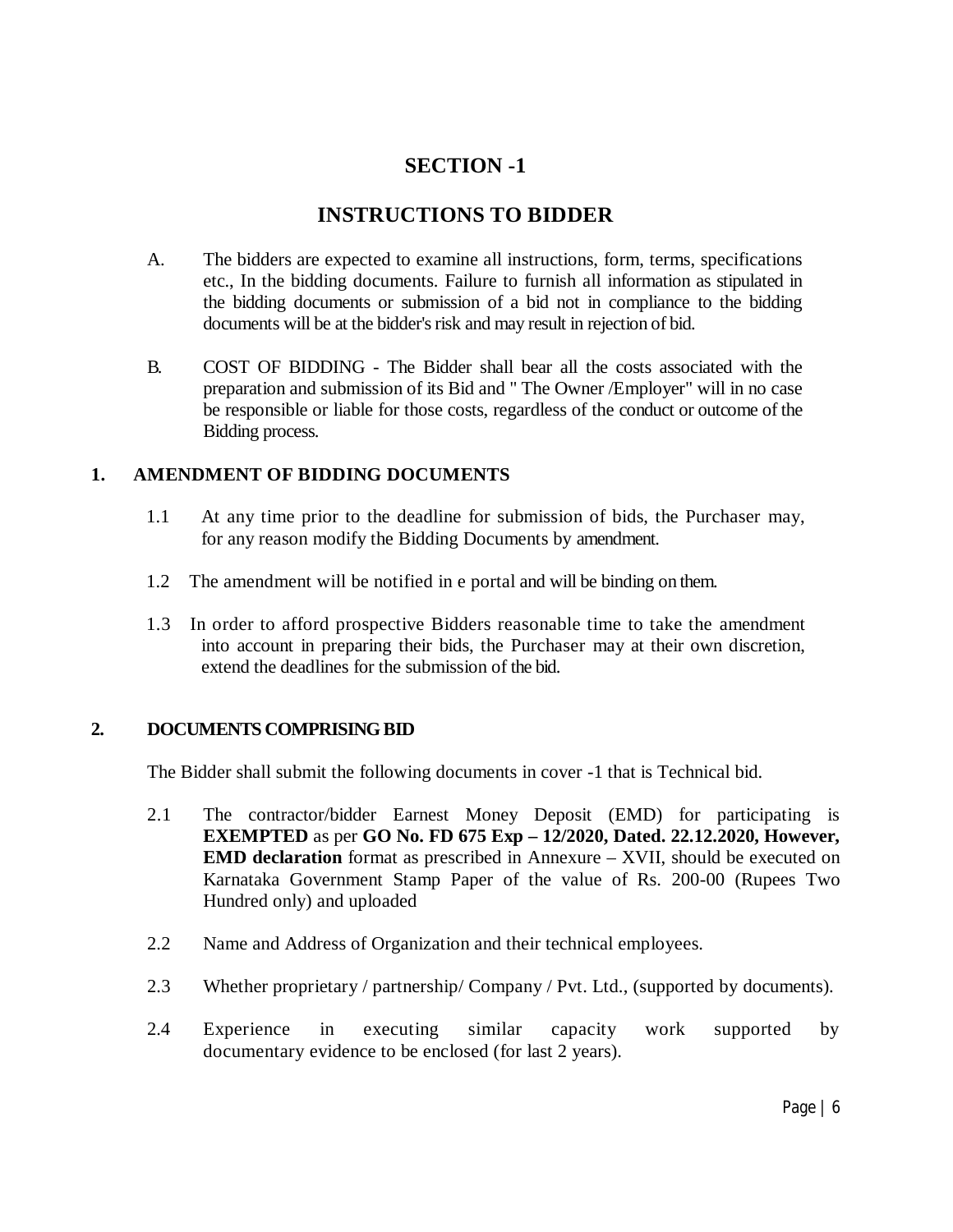- 2.5 The contractor should give a warranty of 10 years for the work that he is executing on a Rs 200 Notarized Stamp paper.
	- A. The bidder should have all tools and tackles for operation and maintenance for the said work.
	- B. The successful bidder will be responsible for all maintenance.
- 2.6 The annual turnover of last three financial years not less than 50 lakhs certified by Chartered Accountant (copies to be uploaded)
- 2.7 PAN & GST number shall be furnished.

 *Price Shall Not Be Indicated Anywhere In The Technical Bid. If The Price Is Indicated Any Where In The Technical Bid, Their Bid Will Be Rejected*

#### **3. PRICE BID (COVER-2)**

- 3.1 The price along with the break up details of all duties, taxes, and other levies to be mentioned. The price bid should be submitted on e-portal only as per the format provided.
- 3.2 The prices shall remain FIRM throughout the contractual period/extended period, if any.

#### **4. DOCUMENTS ESTABLISHING BIDDERS ELIGIBILITY AND QUALIFICATION**

The owner will determine to its satisfaction that the Bidder has the financial, technical and man power capability necessary to perform the contract and meet the requirements of minimum qualifying criteria. An affirmative determination will be a prerequisite for award of the contract to the Bidder; the negative determination will result in rejection of the Bidder's bid.

- a. That the bidder has an organization to provide the necessary management of service required to successfully execute the contract. The bidder should provide complete information on the size of the Company with the number, qualification, training and experience of the employees. (Technical and others)
- b. The Agency should have executed single order of like nature of work tendered. The details of such order should be furnished
	- *i) 3 works each costing not less than 10 lakhs OR*
	- *ii) 2 works each costing not less than 20 lakhs OR*
	- *iii) 1 work costing not less than 30 lakh*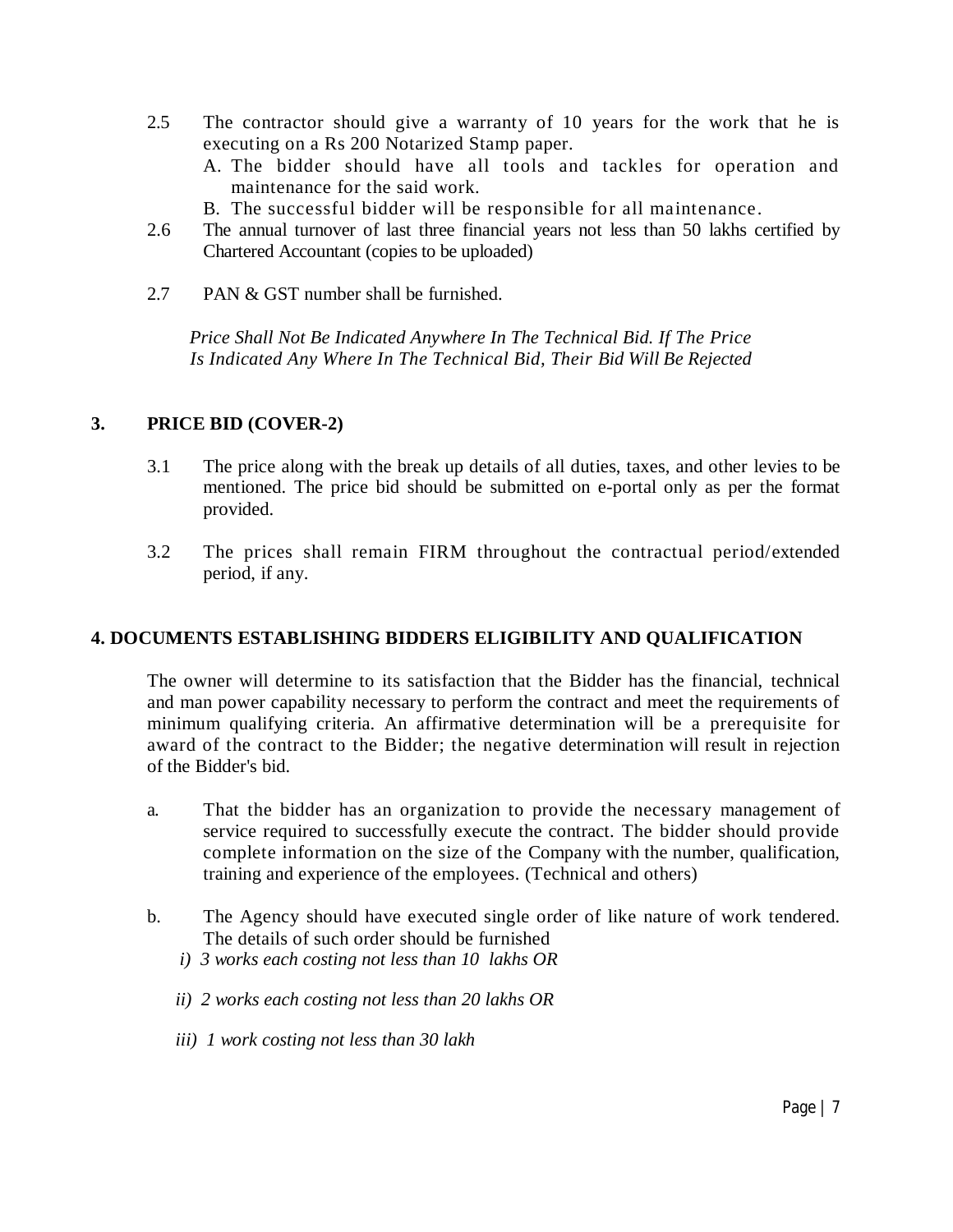c. Based upon an examination of the documentary evidence of the Bidder's qualifications submitted by the Bidders, the tender inviting authority will determine the capabilities with respect of financial technical, production and man power etc.

#### **5. EARNEST MONEY DEPOSIT:**

The contractor/bidder Earnest Money Deposit (EMD) for participating is **EXEMPTED** as per **GO No. FD 675 Exp – 12/2020, Dated. 22.12.2020, However, EMD declaration** format as prescribed in Annexure – XVII, should be executed on Karnataka Government Stamp Paper of the value of Rs. 200-00 (Rupees Two Hundred only) and uploaded.

#### **6. PERFORMANCE SECURITY**

Within 15 days from the date of award of contract the successful tenderer shall furnish the performance security deposit shall be 3% as per **GO No. FD 675 Exp – 12/2020, Dated. 22.12.2020** of the contract price in the form of DD as a security to the hospital along with the Contract agreement.

#### **7. PERIOD OF VALIDITY OF BIDS**

- 7.1 Bids shall remain valid for 180 days from the date of Bid opening prescribed by clause. A bid expressed to be valid for a shorter period may be rejected by the owner/Employer as non-responsive.
- 7.2 In exceptional circumstances, the Owner / Employer may solicit the Bidder's consent to an extension of the period of validity. The request and the response there to shall be made in writing or by fax. Bidder may refuse the request without thereby, forfeiting their Bid Security. A bidder granting their request will not be required nor permitted to modify its bid.

#### **8. PREPARATION AND SIGNING OF BID**

- 8.1 The Bidder shall prepare single stage two part Bids that is, Technical Bid and Price Bid.
- 8.2 The Bid shall be typed or written and shall be signed by the Bidder or persons duly authorized to bind the Bidder to the contract. The letter of authorization shall be indicated by written Power of attorney accompanying the Bid. All pages of the Bid, except for un-amended printed literature, shall be initiated and stamped by the person by or persons signing the Bid.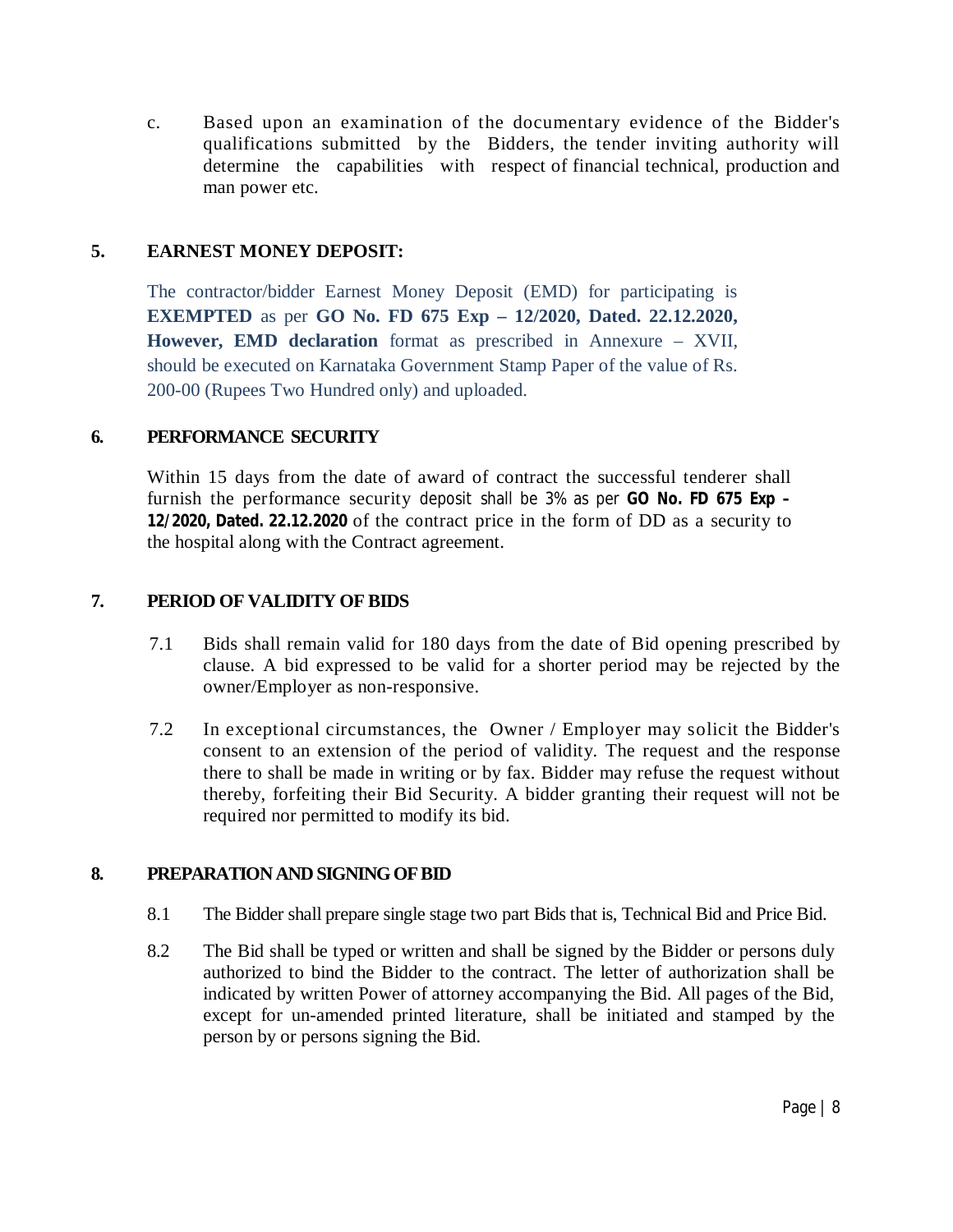8.3 The Bid shall contain non interlineations, erasures or over writing except as necessary to correct errors made by the Bidder, in which case such corrections shall be initiated by the person or persons signing the Bid.

#### **9. SUBMISSION OF BIDS**

Bids Shall be uploaded in the e-portal and shall be opened on the date of tender opening.

#### **10. DEADLINE FOR SUBMISSION AND DATE OF OPENING OF BIDS i.e., TECHNICAL BID (UNPRICED) AND PRICE BID.**

- 10.1 The dead line for submission of Bids and the date of opening of Bids shall (subject as follows) be as indicated in the Tender Notice and any corrigendum thereof.
- 10.2 Bids must be received as specified on the date and time as mentioned in the " Tender Notice ". Bids will be opened in the presence of bidders' representative who choose to attend. In the event of due date being declared a closed holiday then the due date for submission of Bids and the opening of Bids will be the following working day at the appointed time.

#### **11. LATE BIDS**

Any Bid received after the deadline for submissions of Bids prescribed, pursuant to above clause will be rejected.

#### **12. OPENING OF BIDS**

- 12.1 The tender inviting authority will open the Technical Bid in the e portal, interested tenderers shall attend the technical bid opening. The bidders' representatives who are present shall furnish letter of authority from their firm to attend the Bid opening.
- 12.2 Price Bid of Bidders whose offers (Technical bid) are found technically and commercially substantially responsive will be opened on a date to be intimated later to these Bidders. All other Bids shall be deemed to have been rejected for any further consideration / evaluation.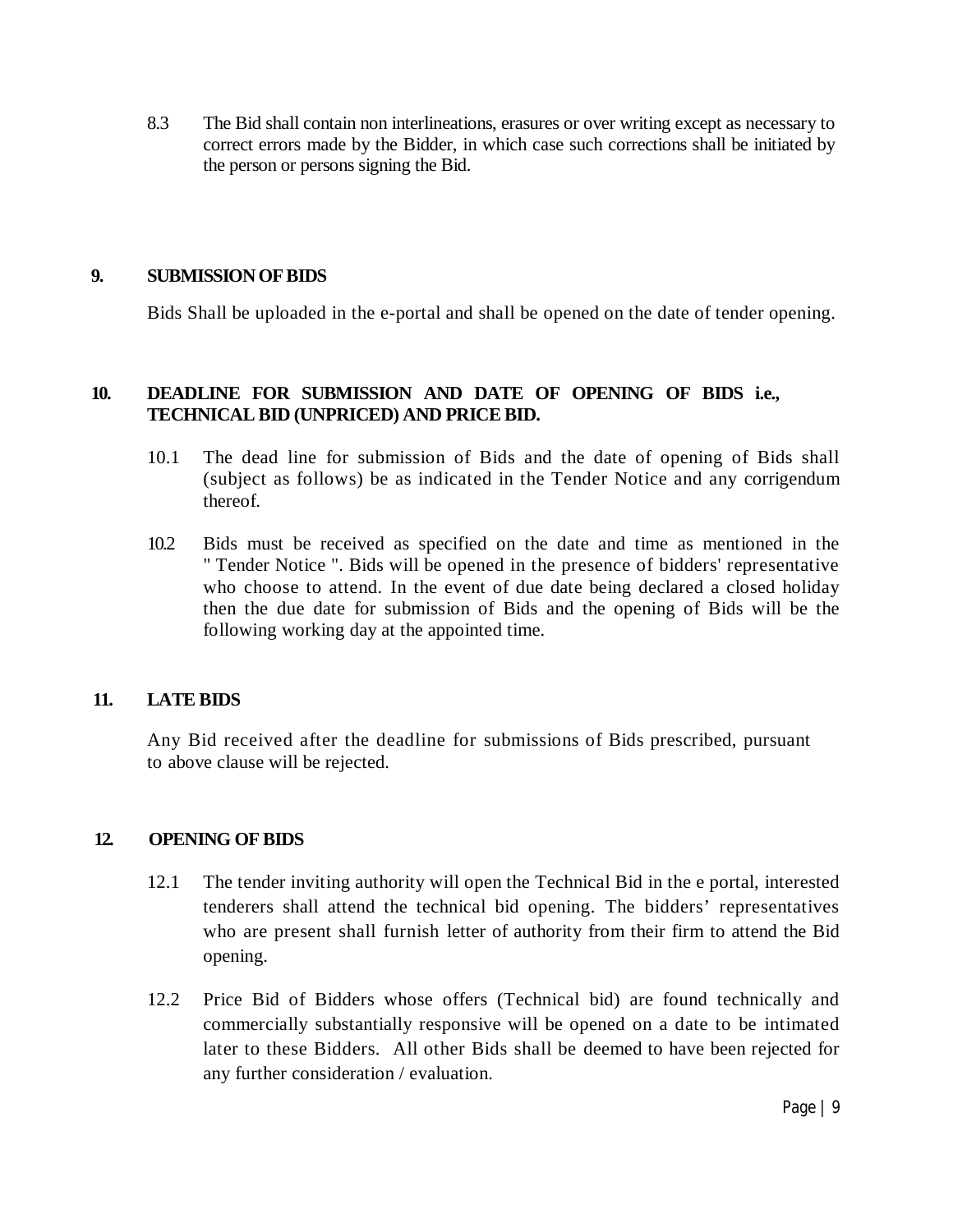12.3 Price Bids of Bidders whose techno - commercial Bids have been rejected shall not be opened at the price Bid opening and shall not be considered further for reevaluation irrespective of the circumstances.

#### **13. AWARD OF CONTRACT**

Tender accepting authority intends to award the contract to the successful Bidder whose Bid has been determined to be substantially responsive, lowest evaluated bid, provided further that the bidder has been determined by the Tender Accepting Authority.

#### **14. RIGHT TO ACCEPT OR REJECT ANY OR ALL BIDS**

The Tender Accepting Authority (TAA) reserves the right to accept or reject any bid during the bidding process and reject all bids at any time prior to award of contract, without thereby, incurring any liability to the effected bidder to bidders on the grounds of the employers action, The Special Officer, BMCRI- SSH is not bound to accept the lowest or any bid.

#### **15. NOTIFICATION OF AWARD AND SIGNING OF CONTRACT**

Prior to the expiry of the period of Bid validity, the successful Bidder will be notified by registered post / fax that its Bid has been accepted by enclosing detailed order copy in duplicate. This will constitute the formation of the contract and date of the contract shall be the date of such notification.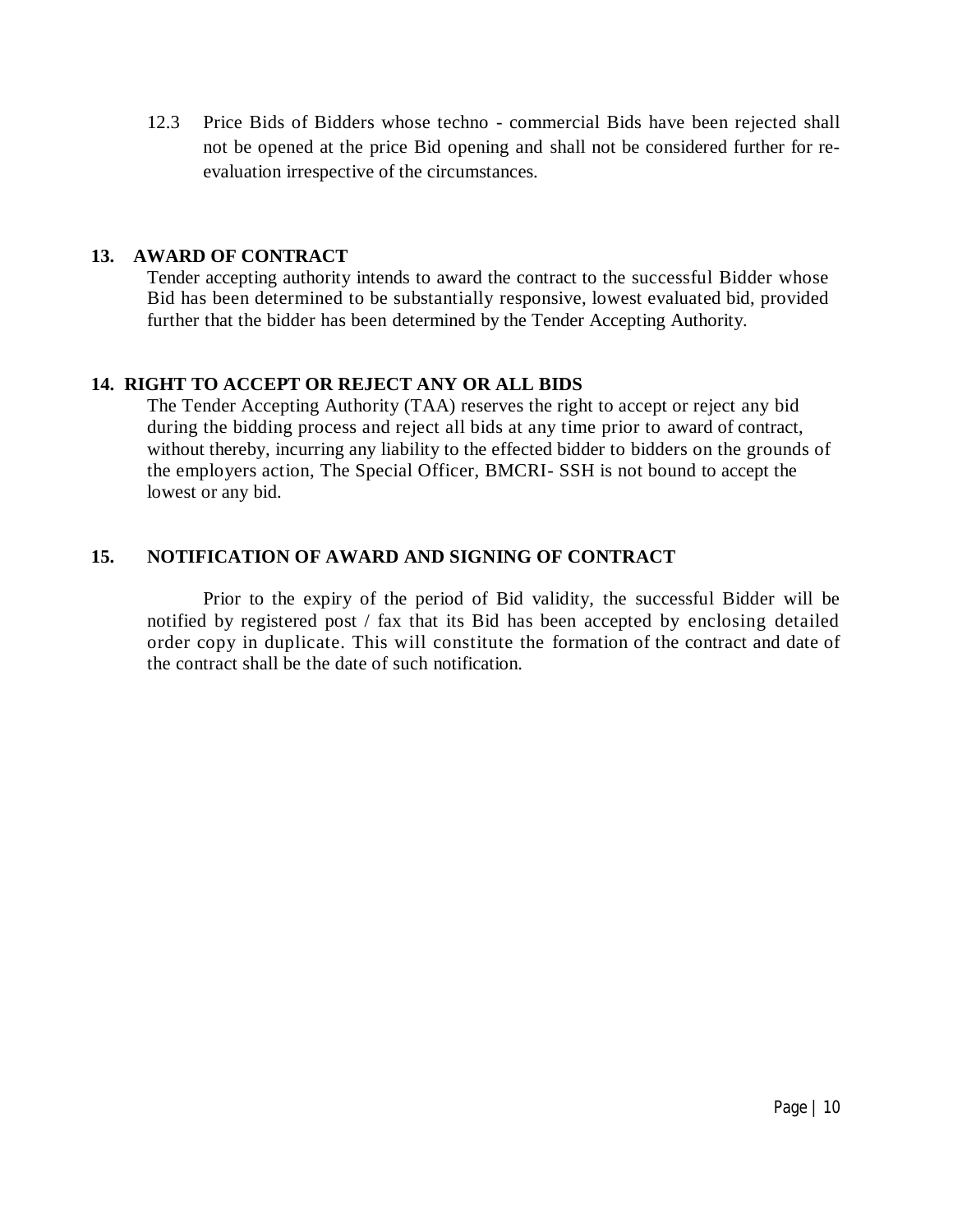## **SECTION – II GENERAL CONDITIONS OF CONTRACT**

- 1. Tenderers / bidders are advised to visit the Hospital sufficiently in advance before the last date fixed for submission of the tender. A Tenderer / bidder shall be deemed: to have full knowledge of all the relevant documents, site, etc., whether he inspects them or not.
- 2. Tenderer / Bidders or their authorized agents alone are allowed to participate in the opening of the tender.
- 3. All charges on account of terminal or sales tax, etc., and other duties on materials required for the purpose of executing the work shall be borne by the tenderer / bidder himself.
- 4. In the event of the tender / bid being accepted, the contract must be signed by the tenderer / bidder and in the case of a registered partnership firm, the tender should be signed by the managing partner or authorized signatory or in the case of company, tender should be signed by its secretary or authorized signatory.
- 5. The contractor shall take possession of the site and begin the work from the date as intimated by BMCRI SSH. Failure to do so will be treated as breach of contract leading to termination of agreement, forfeiture of the EMD. Further the contractor will be black listed and BMCRI Super Speciality Hospital will be free to make alternate arrangements for the work.
- 6. Tender documents are not transferable.
- 7. In the event of a dispute between BMCRI Super Speciality Hospital and the contractor, the dispute would be subject to the jurisdiction of the courts in Bangalore City.
- 8. The contractor / Bidder shall not assign or sublet the contract.
- 9. The contractor / Bidder shall carryout the work as detailed in the scope of work.
- 10. The Contractor /Bidder shall provide adequate trained staff under suitable trained supervision: to efficiently carryout the duties as per the agreement to the entire satisfaction of the hospital. For this purpose, it is understood that the contractor will engage sufficient number of workers.
- 11. The operating / supervisory staff shall possess the knowledge of rescue operation and first aid.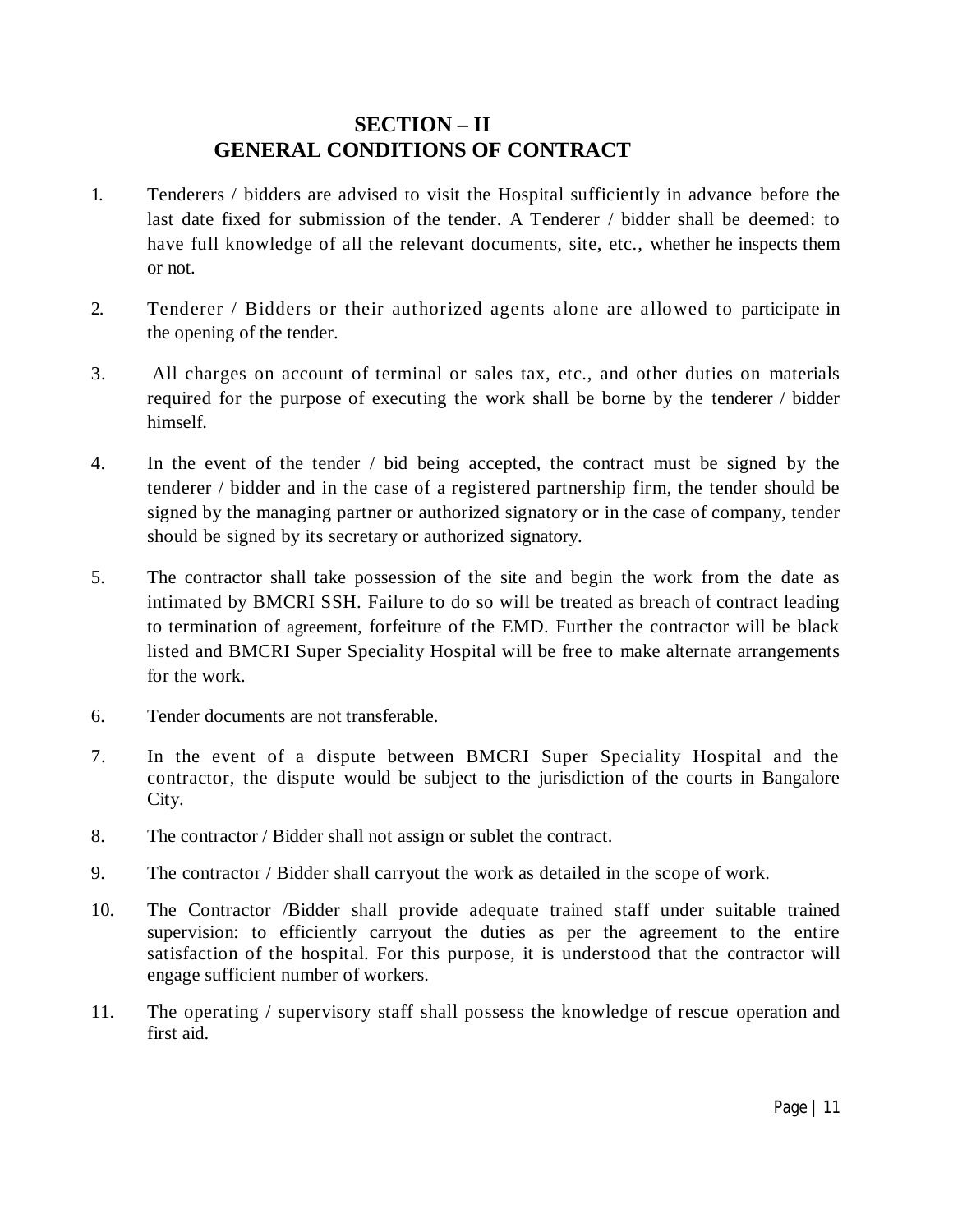- 12. The contractor / Bidder shall provide his staff all necessary tools and equipment at his own cost.
- 13. In case the Contractor / bidder fails to carry out the work to the satisfaction of the BMCRI Super Speciality Hospital Engineer's In-charge and if there is any disruption in the smooth functioning of the work, the contractor shall pay to the hospital penal charges as decided by the tender inviting authority and this penal charges shall be recovered from the charges to be paid by the hospital to the contractor /bidder.
- 14. If the contractor/bidder fails to comply with the requirements of the schedule/contractor agreement, the hospital has right to terminate the contract with a notice and after recovery of the amounts that are due from the contractor / bidder towards the hospital.
- 15. Payment shall be done on monthly basis on successful completion of the maintenance work certified by the incharge.
- 16. **Insurance:** All the workers of the contractor working for the maintenance work at BMCRI Super Speciality Hospital shall be covered under insurance at the cost of the contractor.

#### **17. DURATION AND TERMINATION :**

- a. This contract shall be effective for a period of completion of work and order will be given for the work.
- b. The Special Officer shall be entitled to unilaterally terminate the contract granted to the contractor without assigning any reasons thereof by giving one calendar months notice.
- 18. The Contractor / bidder shall specify the charges both in figures and words in the bid price schedule. The charges quoted shall remain firm during the entire work period.
- 19. The successful bidder should handover the entire installation in proper working condition after completion of the assigned work.
- 20. Tenders of only those tenders who fulfill the terms and conditions of this tender will be considered for evaluation. The tenderers will undergo evaluation at every stage of processing and any tenderer found at any stage, not in conformity with the stipulated tender conditions including specification/ found to be having defective and incomplete documents will be rejected.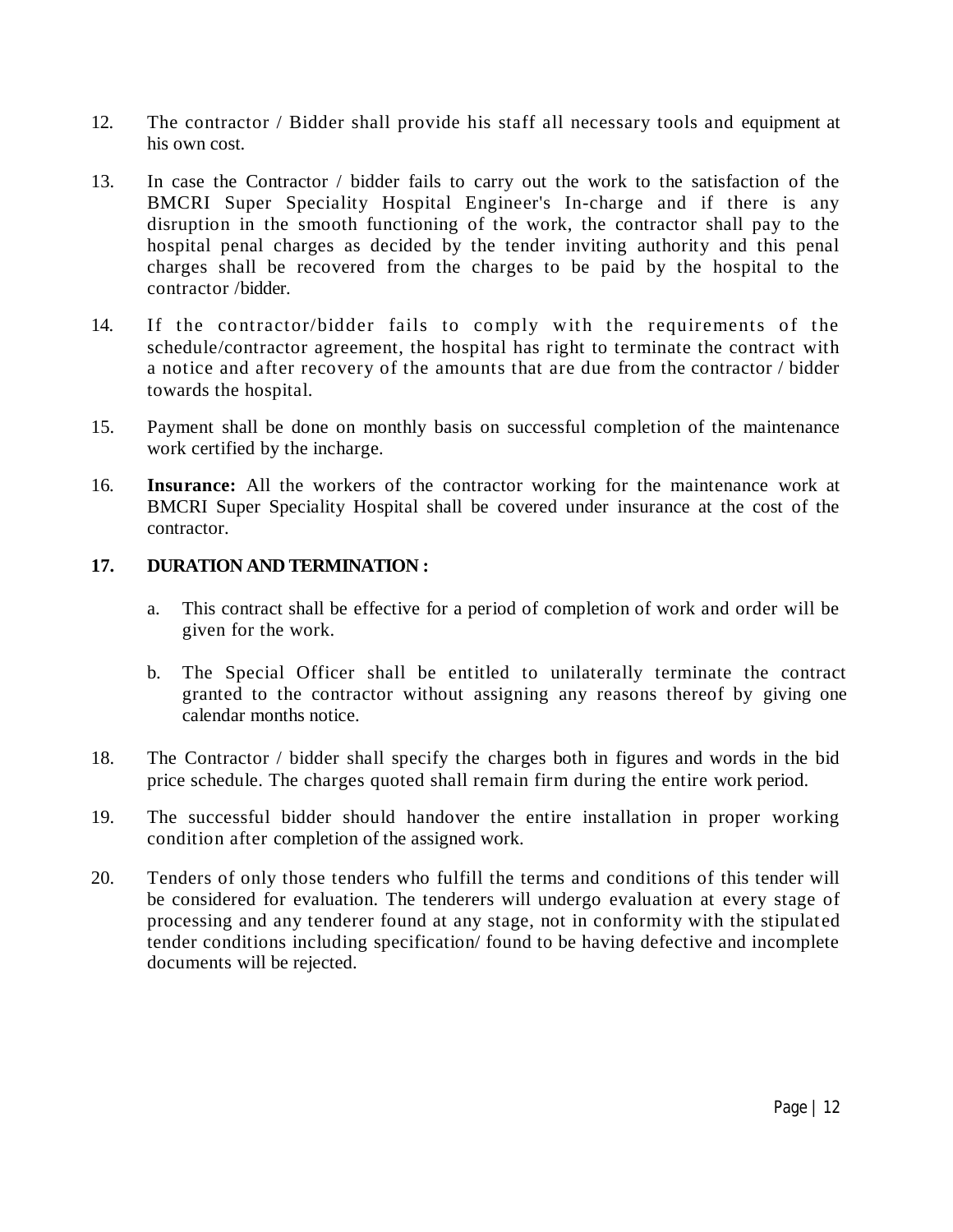## **SECTION: III**

## **SCOPE OF WORK**

| SI.                                                                                                                                                                                                                                                                                                                                                                                                                                                                                            |                                                                                                                                                                                                                                                                                                                                                                                                                                                                                                                                                                                                                                                                                                                                                                                                                                                                                                                                                                                                                                                                                                                                                                                                                                                                       |              |                |       | <b>Measurement</b> |      |        |  |  |  |  |
|------------------------------------------------------------------------------------------------------------------------------------------------------------------------------------------------------------------------------------------------------------------------------------------------------------------------------------------------------------------------------------------------------------------------------------------------------------------------------------------------|-----------------------------------------------------------------------------------------------------------------------------------------------------------------------------------------------------------------------------------------------------------------------------------------------------------------------------------------------------------------------------------------------------------------------------------------------------------------------------------------------------------------------------------------------------------------------------------------------------------------------------------------------------------------------------------------------------------------------------------------------------------------------------------------------------------------------------------------------------------------------------------------------------------------------------------------------------------------------------------------------------------------------------------------------------------------------------------------------------------------------------------------------------------------------------------------------------------------------------------------------------------------------|--------------|----------------|-------|--------------------|------|--------|--|--|--|--|
| No.                                                                                                                                                                                                                                                                                                                                                                                                                                                                                            | <b>Particulars</b>                                                                                                                                                                                                                                                                                                                                                                                                                                                                                                                                                                                                                                                                                                                                                                                                                                                                                                                                                                                                                                                                                                                                                                                                                                                    | Unit         | N <sub>0</sub> | L     | B                  | D    | Qty    |  |  |  |  |
| $\mathbf{1}$                                                                                                                                                                                                                                                                                                                                                                                                                                                                                   | KSRB 2.2.2: Earthwork excavation for foundation of buildings, water supply, sanitary lines and electrical<br>conduits either in pits or in trenches 1.5m and above in width, in hard soil not exceeding 1.5m in depth<br>including dressing the bottom and sides of pits and trenches, stacking the excavated soil clear from edges<br>of excavation with lead upto 50m after breaking of clods complete as per specifications. Specification<br>No. KBS 2.1 (b) / 2.3.5 (P.6/2.4)                                                                                                                                                                                                                                                                                                                                                                                                                                                                                                                                                                                                                                                                                                                                                                                    |              |                |       |                    |      |        |  |  |  |  |
|                                                                                                                                                                                                                                                                                                                                                                                                                                                                                                |                                                                                                                                                                                                                                                                                                                                                                                                                                                                                                                                                                                                                                                                                                                                                                                                                                                                                                                                                                                                                                                                                                                                                                                                                                                                       | Cum          | 16             | 0.60  | 0.60               | 0.60 | 0.437  |  |  |  |  |
| KSRB 4.1.3: Providing and laying in position plain cement concrete of mix M 1:4:8 with OPC cement @<br>180 kgs, with 40mm and down size graded granite metal coarse aggregates @ 0.85cum and fine<br>aggregates @ 0.57cum machine mixed, concrete laid in layers not exceeding 15cms thick, well<br>compacted, in foundation including cost of all materials, labour, HOM of machinery, curing complete as<br>per specifications. Specification No. KBS 4.1.4.2 (P.13/4.3)<br>$\boldsymbol{2}$ |                                                                                                                                                                                                                                                                                                                                                                                                                                                                                                                                                                                                                                                                                                                                                                                                                                                                                                                                                                                                                                                                                                                                                                                                                                                                       |              |                |       |                    |      |        |  |  |  |  |
|                                                                                                                                                                                                                                                                                                                                                                                                                                                                                                |                                                                                                                                                                                                                                                                                                                                                                                                                                                                                                                                                                                                                                                                                                                                                                                                                                                                                                                                                                                                                                                                                                                                                                                                                                                                       | Cum          | 16             | 0.60  | 0.60               | 0.30 | 0.216  |  |  |  |  |
|                                                                                                                                                                                                                                                                                                                                                                                                                                                                                                |                                                                                                                                                                                                                                                                                                                                                                                                                                                                                                                                                                                                                                                                                                                                                                                                                                                                                                                                                                                                                                                                                                                                                                                                                                                                       |              | 2              | 18.00 | 19.00              | 0.30 | 27.9   |  |  |  |  |
|                                                                                                                                                                                                                                                                                                                                                                                                                                                                                                |                                                                                                                                                                                                                                                                                                                                                                                                                                                                                                                                                                                                                                                                                                                                                                                                                                                                                                                                                                                                                                                                                                                                                                                                                                                                       |              |                |       |                    |      | 28.116 |  |  |  |  |
| $\mathbf{3}$                                                                                                                                                                                                                                                                                                                                                                                                                                                                                   | Construction of un-reinforced plain cement concrete pavements using M30 over a prepared base with<br>OPC at 320 Kg/Cum and coarse aggregate 0.69cum. Fine aggregate 0.46CM confirming to IS 383-2016,<br>with superplasticizer at 3Lts confirming to IS 9103-2008, mixed in a concrete mixer of not less than 0.6<br>Cum capacity and appropriate weigh batches as per approved mix design laid in approved fixed side form<br>work (Steel Channel, laying and fixing of 125 micron thick polythene film, wedges, steel paltes including<br>levelling the form work as per drawing) $\&$ spreading the concrete with shovels, rackers compacted using<br>needle, screed and plate vibrator and finished with floaters in continuous operation including provision of<br>contraction, expansion, construction and longitudinal joints, including groove cutting charges, joint fille,<br>separation membrane of impermiable plastic sheet of 125micron, sealant Primer, Joint sealant, admixtures<br>as approved, curing compound, finishing to lines and grades, textured with texturing machine and curing<br>including cost of all materials, labour, hire charges of machinaries all lead & lift charges etc., complete as<br>per specifications [P-176, I-22.6.2] |              |                |       |                    |      |        |  |  |  |  |
|                                                                                                                                                                                                                                                                                                                                                                                                                                                                                                |                                                                                                                                                                                                                                                                                                                                                                                                                                                                                                                                                                                                                                                                                                                                                                                                                                                                                                                                                                                                                                                                                                                                                                                                                                                                       |              |                |       |                    |      |        |  |  |  |  |
|                                                                                                                                                                                                                                                                                                                                                                                                                                                                                                |                                                                                                                                                                                                                                                                                                                                                                                                                                                                                                                                                                                                                                                                                                                                                                                                                                                                                                                                                                                                                                                                                                                                                                                                                                                                       | $_{\rm Cum}$ | 17             | 0.60  | 0.60               | 0.30 | 0.216  |  |  |  |  |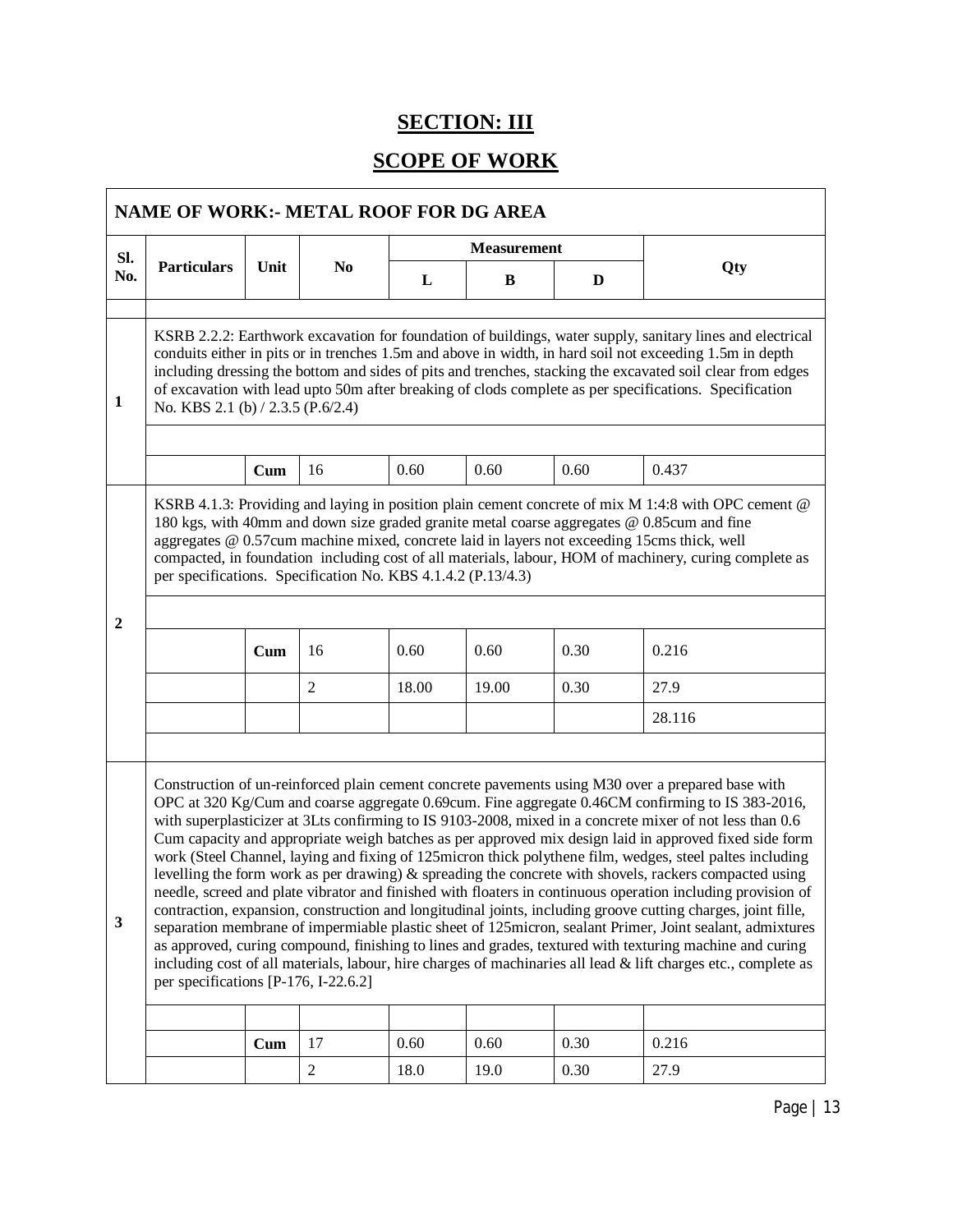|                         |                                                                                                                                                                                                                                                                                                                                                                                                                                                                                                                                                                                                             |            |                |       |                          |  | 28.116                                                                                          |  |  |  |  |
|-------------------------|-------------------------------------------------------------------------------------------------------------------------------------------------------------------------------------------------------------------------------------------------------------------------------------------------------------------------------------------------------------------------------------------------------------------------------------------------------------------------------------------------------------------------------------------------------------------------------------------------------------|------------|----------------|-------|--------------------------|--|-------------------------------------------------------------------------------------------------|--|--|--|--|
|                         | Providing and fixing vertical supports for poly carbonate sheet for tubular structure 200mm dia M.S.<br>Hallow Pipe sl no. 284 code no 2027                                                                                                                                                                                                                                                                                                                                                                                                                                                                 |            |                |       |                          |  |                                                                                                 |  |  |  |  |
| $\overline{\mathbf{4}}$ | <b>Vertical</b><br>supports<br><b>Kgs</b>                                                                                                                                                                                                                                                                                                                                                                                                                                                                                                                                                                   |            | 16             | 9.65  |                          |  | 81.92                                                                                           |  |  |  |  |
|                         |                                                                                                                                                                                                                                                                                                                                                                                                                                                                                                                                                                                                             | <b>Kgs</b> |                |       | 81.92x25.8=2113.53kg/m   |  | 2113.53                                                                                         |  |  |  |  |
|                         |                                                                                                                                                                                                                                                                                                                                                                                                                                                                                                                                                                                                             |            |                |       |                          |  |                                                                                                 |  |  |  |  |
| 5                       | Fabrication & supplying & erecting M.S Angular Truss for all spans as per approved design and drawing.<br>The entire struss is anchored suitable by using 4 Nos of M.S Anchor bolts at each support, with 10mm<br>thick base plate and shoe plate. The work includes cutting straightening, placing in position of M.S. Angle<br>and welding wherever necessary and applying coat of red oxide primer coat to all the members including<br>cost of all material labour charges & hire charges of machineries for cutting, welding grinding &<br>errection equipments, etc., complete as per specifications. |            |                |       |                          |  |                                                                                                 |  |  |  |  |
|                         |                                                                                                                                                                                                                                                                                                                                                                                                                                                                                                                                                                                                             |            | $\overline{2}$ | 21.40 | 22.4                     |  | 249.68                                                                                          |  |  |  |  |
|                         |                                                                                                                                                                                                                                                                                                                                                                                                                                                                                                                                                                                                             |            |                |       | 249.68x16.50=4119.72kg/m |  | 4119.72                                                                                         |  |  |  |  |
| 6                       | P/ Installing of pre painted galvalume iron trapezoidal profiled sheet of approved make 1060mm wide 28-<br>30mm crest height with crest distance of 200mm c/c with 2ribs at the centre for stiffening. The total<br>coated thickness of the sheet will be 0.47mm= /-0.02mm tolerance zine alu alloy coating AZ 150gms as<br>per ASTM 1397/A 755-550MPA STEEL GRADE 5-7 microns epoxy primer on both side of the sheet<br>and drilling self tapping screws of 25mm length to be fixed over the existing purloins raters channels and<br>trusses.                                                             |            |                |       |                          |  |                                                                                                 |  |  |  |  |
|                         |                                                                                                                                                                                                                                                                                                                                                                                                                                                                                                                                                                                                             | Sqm        | 2              | 20.02 | 21.02                    |  | 219.44                                                                                          |  |  |  |  |
|                         |                                                                                                                                                                                                                                                                                                                                                                                                                                                                                                                                                                                                             |            |                |       |                          |  |                                                                                                 |  |  |  |  |
|                         | materials, labours complete as per specifications [P-123, I-15.74]                                                                                                                                                                                                                                                                                                                                                                                                                                                                                                                                          |            |                |       |                          |  | Providing & applying enamel metal paint in two coats (excluding priming coat) including cost of |  |  |  |  |
|                         |                                                                                                                                                                                                                                                                                                                                                                                                                                                                                                                                                                                                             |            |                |       |                          |  |                                                                                                 |  |  |  |  |
| 7                       | Vertical<br>poles                                                                                                                                                                                                                                                                                                                                                                                                                                                                                                                                                                                           | Sqm        | 16             | 9.65  | 1.6                      |  | 65.52                                                                                           |  |  |  |  |
|                         |                                                                                                                                                                                                                                                                                                                                                                                                                                                                                                                                                                                                             |            | 1              | 12.00 | 12.00                    |  | 219.44                                                                                          |  |  |  |  |
|                         |                                                                                                                                                                                                                                                                                                                                                                                                                                                                                                                                                                                                             |            |                |       |                          |  | 284.96                                                                                          |  |  |  |  |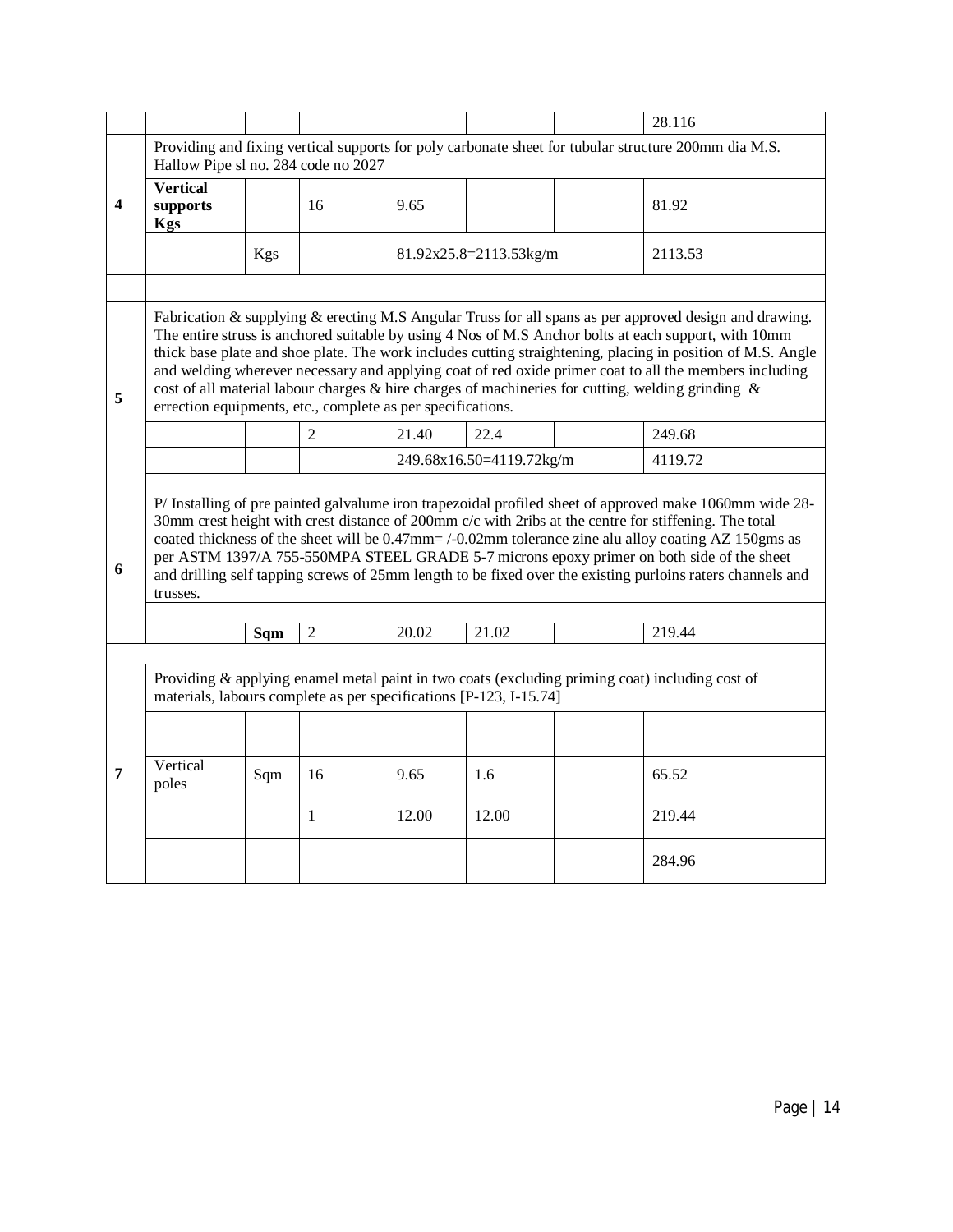|                         | <b>RENOVATION OF WATER TANK</b>                                                                                                                                                                                                                                                                                                                                                                                                                                                                                                                                    |              |                |      |                    |                                                                                                                            |           |  |  |
|-------------------------|--------------------------------------------------------------------------------------------------------------------------------------------------------------------------------------------------------------------------------------------------------------------------------------------------------------------------------------------------------------------------------------------------------------------------------------------------------------------------------------------------------------------------------------------------------------------|--------------|----------------|------|--------------------|----------------------------------------------------------------------------------------------------------------------------|-----------|--|--|
| SI.                     |                                                                                                                                                                                                                                                                                                                                                                                                                                                                                                                                                                    |              |                |      | <b>Measurement</b> |                                                                                                                            |           |  |  |
| No.                     | Description of the                                                                                                                                                                                                                                                                                                                                                                                                                                                                                                                                                 |              |                |      |                    |                                                                                                                            |           |  |  |
|                         | item                                                                                                                                                                                                                                                                                                                                                                                                                                                                                                                                                               | Unit         | N <sub>0</sub> | L    | $\bf{B}$           | D                                                                                                                          | Qty       |  |  |
|                         | <b>Cleaning of sump</b>                                                                                                                                                                                                                                                                                                                                                                                                                                                                                                                                            |              |                |      |                    |                                                                                                                            |           |  |  |
| 1                       | Cleaning RCC sump tanks and RCC overhead thanks with mechanical dewatering including removal of sludge, mud, dirt,<br>algea etc and cleaning the wall surface of tanks using high pressure jet, vacuum cleaning and spraying anti bacterial treatment<br>to the wall and ceiling surfaces and UV treatment, including removing of sludge etc., using motor with broomstick, squeesers /<br>wipers/ rubber brushes, coir brushes, plastic buckets, mugs, dewatering using motor with portal arrangement, hose pipe etc.,<br>complete including all safety measures. |              |                |      |                    |                                                                                                                            |           |  |  |
|                         | Fire pump sump                                                                                                                                                                                                                                                                                                                                                                                                                                                                                                                                                     |              |                |      |                    |                                                                                                                            | 156951.00 |  |  |
|                         | Domestic wire pump                                                                                                                                                                                                                                                                                                                                                                                                                                                                                                                                                 |              |                |      |                    |                                                                                                                            | 171898.00 |  |  |
|                         |                                                                                                                                                                                                                                                                                                                                                                                                                                                                                                                                                                    | Ltr          |                |      |                    |                                                                                                                            | 328849.00 |  |  |
| $\overline{2}$          | <b>Cover plate for sump</b>                                                                                                                                                                                                                                                                                                                                                                                                                                                                                                                                        |              |                |      |                    |                                                                                                                            |           |  |  |
|                         | Providing and fixing of MS Steel Inspection chambers cover with door locking attangements with required MS Angel frame,<br>MS Shutters and cost of 2 coats of enamel painting over one coat of primer etc., complete as per direction of PMC/EIC                                                                                                                                                                                                                                                                                                                   |              |                |      |                    |                                                                                                                            |           |  |  |
|                         |                                                                                                                                                                                                                                                                                                                                                                                                                                                                                                                                                                    |              | $\mathfrak{D}$ | 1.00 |                    |                                                                                                                            | 2.00      |  |  |
|                         | <b>Total</b>                                                                                                                                                                                                                                                                                                                                                                                                                                                                                                                                                       | <b>Piece</b> |                |      |                    |                                                                                                                            | 2.00      |  |  |
|                         | Supplying and fixing PVC Rungs of size 25mm thick x 175 mm wide x 265 mm length, inside 12mm steel rod U shaped bent<br>placed in side the concrete sump or concrete tank etc., complete as per direction of PMC/EIC.                                                                                                                                                                                                                                                                                                                                              |              |                |      |                    |                                                                                                                            |           |  |  |
| 3                       |                                                                                                                                                                                                                                                                                                                                                                                                                                                                                                                                                                    |              | 8              |      |                    |                                                                                                                            | 8.00      |  |  |
|                         | <b>Total</b>                                                                                                                                                                                                                                                                                                                                                                                                                                                                                                                                                       | Each         |                |      |                    |                                                                                                                            | 8.00      |  |  |
|                         | off corners wherever required smooth rendering, :Proving and removing scaffolding, including costs of materials, labour, uring<br>completer as per specifications. External plastering                                                                                                                                                                                                                                                                                                                                                                             |              |                |      |                    | KSRB 15-3.9 :Providing 18mm thick cement plaster in sigle coat with cement mortar 1:4, to brick masonry including rounding |           |  |  |
| $\overline{\mathbf{4}}$ | Fire pump sump                                                                                                                                                                                                                                                                                                                                                                                                                                                                                                                                                     |              | 1              | 33   |                    | 2.5                                                                                                                        | 82.50     |  |  |
|                         | Domestic wire pump                                                                                                                                                                                                                                                                                                                                                                                                                                                                                                                                                 |              | 1              | 35   |                    | 2.5                                                                                                                        | 87.50     |  |  |
|                         | Total                                                                                                                                                                                                                                                                                                                                                                                                                                                                                                                                                              | Sqm          |                |      |                    |                                                                                                                            | 170.00    |  |  |
| 5                       | to give an even shade after thoroughly brooming the surface to remove all dirt and loose powdered material, free from mortar<br>drops and other foreign matter cost of materials, labour, complete as per specifications. -do-with primer                                                                                                                                                                                                                                                                                                                          |              |                |      |                    | KSRB 15-16.1 :Providing and finishing external walls in two coats with waterproof cement paint of approved brand and shade |           |  |  |
|                         | Fire pump sump                                                                                                                                                                                                                                                                                                                                                                                                                                                                                                                                                     |              | 1              | 33   |                    | 2.5                                                                                                                        | 82.50     |  |  |
|                         | Domestic wire pump                                                                                                                                                                                                                                                                                                                                                                                                                                                                                                                                                 |              | 1              | 35   |                    | 2.5                                                                                                                        | 87.50     |  |  |
|                         | <b>Total</b>                                                                                                                                                                                                                                                                                                                                                                                                                                                                                                                                                       | Sqm          |                |      |                    |                                                                                                                            | 170.00    |  |  |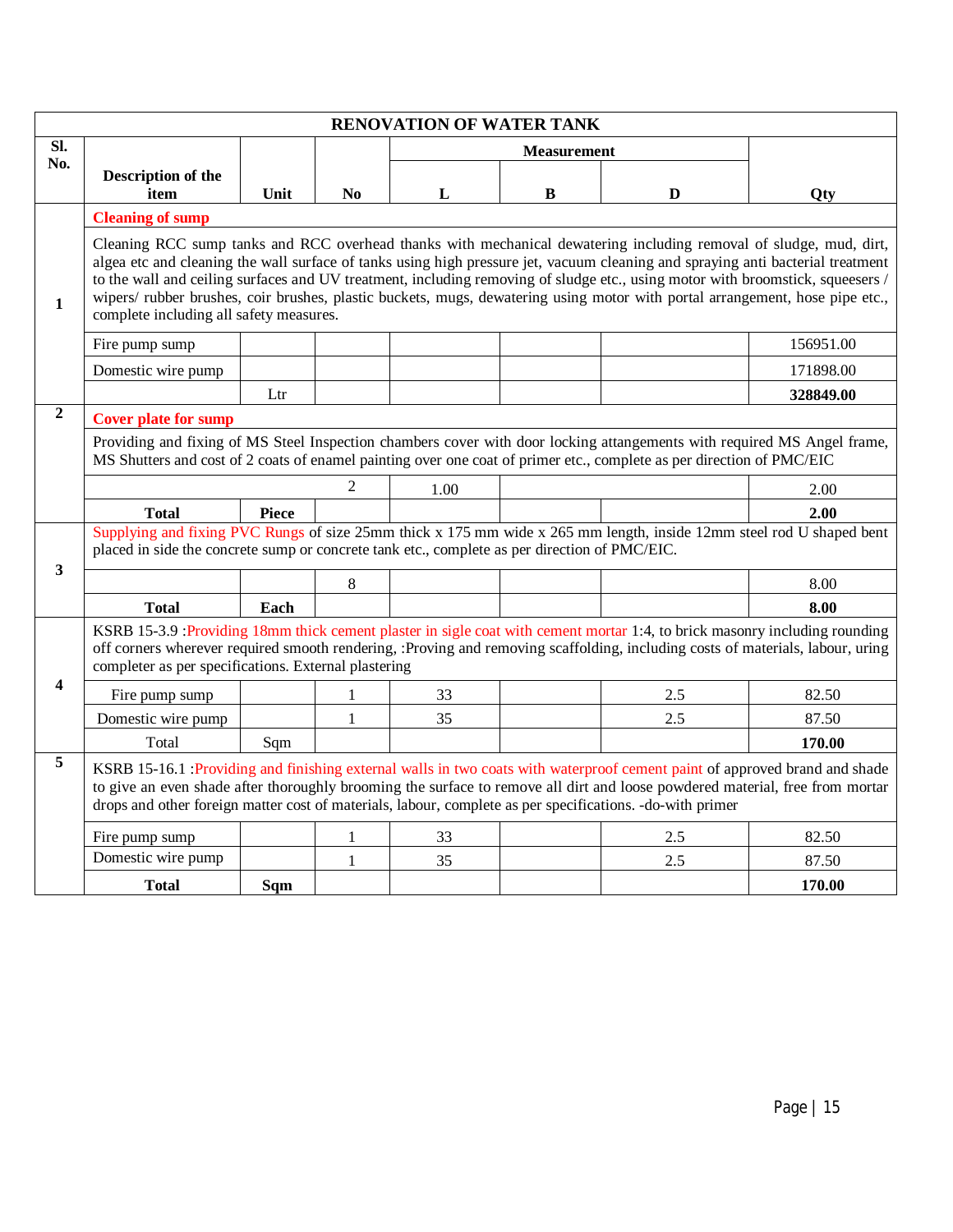Providing and applying water proofing to concrete surfaces using crystalline capillary water proofing system at 1 kg per sqm for concrete surfaces (confirming to ASTM D 4060, D4541) followed by application of 2 coats of 1mm thick acrylic polymer based cementatious coating. This crystalline water proofing compound in powder form shall be mixed with water at 3:1 ratio (3 powder : 1 water) at the time of application. Methodology: The surface shall be pre damped with water. The water shall be mixed powder in the ratio of 2 powder : 1 water mixing thoroughly with a slow speed drill fitted at a speed RPM of 282640. The final crystalline slurry shall be applied with a soft brush bloom at average of 1 kg/sqm area. Curing shall be minimum of 48 hour by treating the surface by fog spray 3 to 4 time a day. Acrylic / Liquid polymer compound shall be mixed with water by means of using a slow speed drill mixer 500 RPM and gradually adding the powder component to the liquid avoiding lump formation and mixed for 2 to 4 minutes. The slurry shall be applied using stiff brush in 2 coats that forms 1mm thick. )0.5 mm thick each coat) Curing shall be minimum of 48 hour by treating the surface by fog spray 3 to 4 time a day. Protection layer such as plastering or concrete screen shall be applied on the water proof membrane surface.

**6**

| Fire pump     |     |       |      |      |        |
|---------------|-----|-------|------|------|--------|
| sump(Wall)    |     | 33.00 |      | 2.50 | 82.50  |
| Fire pump     |     |       |      |      |        |
| sump(Floor)   |     | 11.00 | 7.00 |      | 77.00  |
| Domestic wire |     |       |      |      |        |
| pump(Wall)    |     | 35.00 |      | 2.50 | 87.50  |
| Domestic wire |     |       |      |      |        |
| pump(Floor)   |     | 11.00 | 7.01 |      | 77.13  |
| Total         | Sqm |       |      |      | 324.13 |

| <b>OHT REPAIRS AND TERRACE AREA</b>                                                                                                                                                                                                                                                                                                                                                                                                                                                                                                                                                        |                                                                                                                                                                                                                                                                                                                                                            |                                 |                |       |                    |   |         |  |  |  |  |  |
|--------------------------------------------------------------------------------------------------------------------------------------------------------------------------------------------------------------------------------------------------------------------------------------------------------------------------------------------------------------------------------------------------------------------------------------------------------------------------------------------------------------------------------------------------------------------------------------------|------------------------------------------------------------------------------------------------------------------------------------------------------------------------------------------------------------------------------------------------------------------------------------------------------------------------------------------------------------|---------------------------------|----------------|-------|--------------------|---|---------|--|--|--|--|--|
| SI.                                                                                                                                                                                                                                                                                                                                                                                                                                                                                                                                                                                        | <b>Description of</b><br>Unit<br>$\mathbf{N}\mathbf{0}$                                                                                                                                                                                                                                                                                                    |                                 |                |       | <b>Measurement</b> |   |         |  |  |  |  |  |
| No.                                                                                                                                                                                                                                                                                                                                                                                                                                                                                                                                                                                        | the item                                                                                                                                                                                                                                                                                                                                                   |                                 |                | L     | B                  | D | Qty     |  |  |  |  |  |
|                                                                                                                                                                                                                                                                                                                                                                                                                                                                                                                                                                                            |                                                                                                                                                                                                                                                                                                                                                            | <b>Cleaning of Terrace area</b> |                |       |                    |   |         |  |  |  |  |  |
|                                                                                                                                                                                                                                                                                                                                                                                                                                                                                                                                                                                            | External sweeping and terrace cleaning - Cleaning of outer periphery like roads footpaths curb stones terrace<br>including removing grass dust etc., to the nearest garbage pit using suitable coco nut broomstick, bombay<br>broomstick, squeezers /wipers / rubber brushes, coir brushes, bamboo baskets, plastic buckets mugs trolley<br>etc., complete |                                 |                |       |                    |   |         |  |  |  |  |  |
| 1                                                                                                                                                                                                                                                                                                                                                                                                                                                                                                                                                                                          | OHT floor                                                                                                                                                                                                                                                                                                                                                  |                                 | $\overline{2}$ | 6.50  | 6.500              |   | 84.50   |  |  |  |  |  |
|                                                                                                                                                                                                                                                                                                                                                                                                                                                                                                                                                                                            |                                                                                                                                                                                                                                                                                                                                                            |                                 | 1              | 10.30 | 12.235             |   | 126.02  |  |  |  |  |  |
|                                                                                                                                                                                                                                                                                                                                                                                                                                                                                                                                                                                            | Open terrace                                                                                                                                                                                                                                                                                                                                               |                                 |                |       |                    |   | 1320.00 |  |  |  |  |  |
|                                                                                                                                                                                                                                                                                                                                                                                                                                                                                                                                                                                            | Chiller room<br>paint                                                                                                                                                                                                                                                                                                                                      |                                 |                |       |                    |   | 600.00  |  |  |  |  |  |
|                                                                                                                                                                                                                                                                                                                                                                                                                                                                                                                                                                                            | Total                                                                                                                                                                                                                                                                                                                                                      | Sqm                             |                |       |                    |   | 2130.52 |  |  |  |  |  |
|                                                                                                                                                                                                                                                                                                                                                                                                                                                                                                                                                                                            |                                                                                                                                                                                                                                                                                                                                                            | <b>Cleaning of OHT</b>          |                |       |                    |   |         |  |  |  |  |  |
| Cleaning RCC sump tanks and RCC overhead tanks with mechanical dewatering including removal of<br>sludge. mud, dirt, algea etc and cleaning the wall surface of tanks using high pressure jet, vacuum cleaning<br>$\mathbf{2}$<br>and spraying anti bacterial treatment to the said and ceiling surfaces and UV treatment, including removing<br>of sludge etc., using suitable coconut broomstick, squeesers / wipers / rubber brushes, coir brushes, plastic<br>buckets, mugs, dewatering using motor with portal arrangement, hose pipe etc., complete including all<br>safety measures |                                                                                                                                                                                                                                                                                                                                                            |                                 |                |       |                    |   |         |  |  |  |  |  |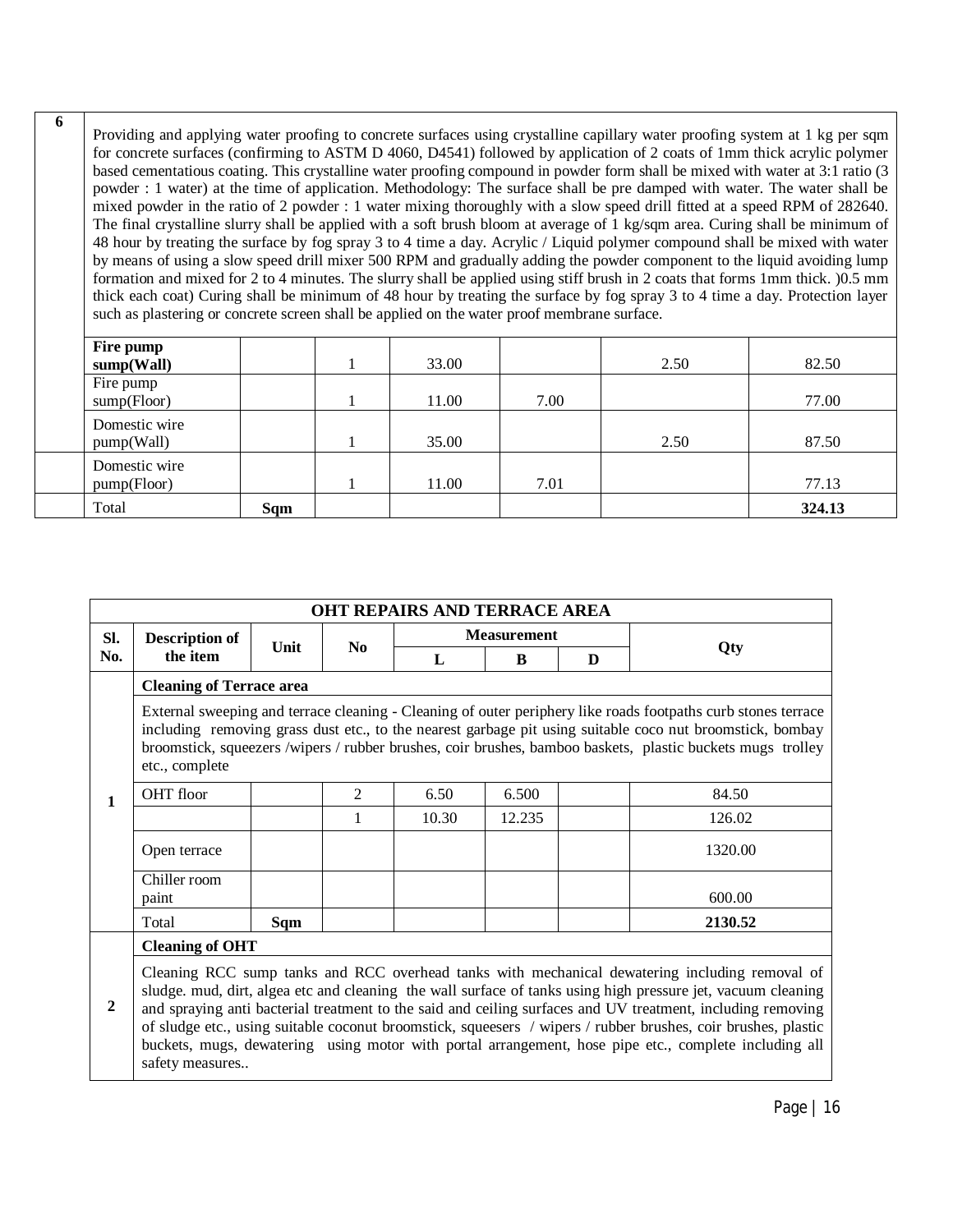|                         | <b>OHT Room</b>                                                                                                                                                                                                                                                                                                                                                                                                                                                                                                                                                                                                                                                                                                                                                                                                                                                                                                                                                                                                                                                                                                                                                                                                                                                                                                                                                                                                               |      | 1              |       |  |      | 1890                                                                                                                                                                                                                                                                                                                             |  |  |  |
|-------------------------|-------------------------------------------------------------------------------------------------------------------------------------------------------------------------------------------------------------------------------------------------------------------------------------------------------------------------------------------------------------------------------------------------------------------------------------------------------------------------------------------------------------------------------------------------------------------------------------------------------------------------------------------------------------------------------------------------------------------------------------------------------------------------------------------------------------------------------------------------------------------------------------------------------------------------------------------------------------------------------------------------------------------------------------------------------------------------------------------------------------------------------------------------------------------------------------------------------------------------------------------------------------------------------------------------------------------------------------------------------------------------------------------------------------------------------|------|----------------|-------|--|------|----------------------------------------------------------------------------------------------------------------------------------------------------------------------------------------------------------------------------------------------------------------------------------------------------------------------------------|--|--|--|
|                         |                                                                                                                                                                                                                                                                                                                                                                                                                                                                                                                                                                                                                                                                                                                                                                                                                                                                                                                                                                                                                                                                                                                                                                                                                                                                                                                                                                                                                               |      | 1              |       |  |      | 2500                                                                                                                                                                                                                                                                                                                             |  |  |  |
|                         |                                                                                                                                                                                                                                                                                                                                                                                                                                                                                                                                                                                                                                                                                                                                                                                                                                                                                                                                                                                                                                                                                                                                                                                                                                                                                                                                                                                                                               |      | $\mathbf{1}$   |       |  |      | 1935.00                                                                                                                                                                                                                                                                                                                          |  |  |  |
|                         | Total                                                                                                                                                                                                                                                                                                                                                                                                                                                                                                                                                                                                                                                                                                                                                                                                                                                                                                                                                                                                                                                                                                                                                                                                                                                                                                                                                                                                                         | L    |                |       |  |      | 6325                                                                                                                                                                                                                                                                                                                             |  |  |  |
|                         | Qty 6325x1000=632500                                                                                                                                                                                                                                                                                                                                                                                                                                                                                                                                                                                                                                                                                                                                                                                                                                                                                                                                                                                                                                                                                                                                                                                                                                                                                                                                                                                                          |      |                |       |  |      | 632500.00                                                                                                                                                                                                                                                                                                                        |  |  |  |
|                         | KSRB15-3.9 :Providing 18mm thick cement plaster in single coat with cement mortar 1:4, to brick masonry<br>including rounding off corners wherever required smooth rendering, : Providing and removing scaffolding,<br>including cost of materials, labour, curing complete as per specifications. External plastring                                                                                                                                                                                                                                                                                                                                                                                                                                                                                                                                                                                                                                                                                                                                                                                                                                                                                                                                                                                                                                                                                                         |      |                |       |  |      |                                                                                                                                                                                                                                                                                                                                  |  |  |  |
| $\mathbf{3}$            | <b>OHT Room</b>                                                                                                                                                                                                                                                                                                                                                                                                                                                                                                                                                                                                                                                                                                                                                                                                                                                                                                                                                                                                                                                                                                                                                                                                                                                                                                                                                                                                               |      | 1              | 15.79 |  | 1.80 | 28.43                                                                                                                                                                                                                                                                                                                            |  |  |  |
|                         |                                                                                                                                                                                                                                                                                                                                                                                                                                                                                                                                                                                                                                                                                                                                                                                                                                                                                                                                                                                                                                                                                                                                                                                                                                                                                                                                                                                                                               |      | $\mathbf{1}$   | 29.24 |  | 1.80 | 52.63                                                                                                                                                                                                                                                                                                                            |  |  |  |
|                         |                                                                                                                                                                                                                                                                                                                                                                                                                                                                                                                                                                                                                                                                                                                                                                                                                                                                                                                                                                                                                                                                                                                                                                                                                                                                                                                                                                                                                               |      | 1              | 24.36 |  | 1.80 | 43.85                                                                                                                                                                                                                                                                                                                            |  |  |  |
|                         | Total                                                                                                                                                                                                                                                                                                                                                                                                                                                                                                                                                                                                                                                                                                                                                                                                                                                                                                                                                                                                                                                                                                                                                                                                                                                                                                                                                                                                                         | Sqm  |                |       |  |      | 125.00                                                                                                                                                                                                                                                                                                                           |  |  |  |
| $\overline{\mathbf{4}}$ | as per specifications. - -do- with primer                                                                                                                                                                                                                                                                                                                                                                                                                                                                                                                                                                                                                                                                                                                                                                                                                                                                                                                                                                                                                                                                                                                                                                                                                                                                                                                                                                                     |      |                |       |  |      | KSRB 15-16.1 : Providing and finishing external walls in two coats with waterproof cement paint of<br>approved brand and shake to give an even shade after throughly brooming the surface to remove all dirt and<br>loose powdered material, free from mortar drops and other foreign matter cost of materials, labour, complete |  |  |  |
|                         | <b>OHT</b> Room                                                                                                                                                                                                                                                                                                                                                                                                                                                                                                                                                                                                                                                                                                                                                                                                                                                                                                                                                                                                                                                                                                                                                                                                                                                                                                                                                                                                               |      | $\overline{2}$ | 26.40 |  | 3.00 | 158.40                                                                                                                                                                                                                                                                                                                           |  |  |  |
|                         |                                                                                                                                                                                                                                                                                                                                                                                                                                                                                                                                                                                                                                                                                                                                                                                                                                                                                                                                                                                                                                                                                                                                                                                                                                                                                                                                                                                                                               |      | 1              | 58.81 |  | 3.00 | 176.44                                                                                                                                                                                                                                                                                                                           |  |  |  |
|                         | Total                                                                                                                                                                                                                                                                                                                                                                                                                                                                                                                                                                                                                                                                                                                                                                                                                                                                                                                                                                                                                                                                                                                                                                                                                                                                                                                                                                                                                         | Sqm  |                |       |  |      | 335.00                                                                                                                                                                                                                                                                                                                           |  |  |  |
| 5                       | Providing & applying water proofing to concrete surfaces using crystalline capillary water proofing system<br>at t kg per sqm for concrete surfaces (confirming to ASTM D 4060. D4541] followed by application of 2<br>coats of 1mm thick acrylic polymer based cementatious coating. This crystalline water proofing compound<br>in powder form shall be mixed with water at $3 \quad 1$ ratio (3 powder: 1 waters at rhe time of application.<br>Methodology: The surface shall be pre damped with water. The water shall be mixerl powder i n the ratio of<br>3 powder: 1 water mixing thoroughly with a slow speed drill fitted at a speed RPM of 282640. The final<br>crystalline slurry shall be applied with a soft brush bloom at average of 1 kg /sqm area. Curing shall be<br>minimum of 48 hour by treating the surface by fog spray 3 to 4 time a day. Acrylic/ Liquid polymer<br>compound shall be mixed with water by means of using a slow speed drill mixer 500 RPM and gradually<br>adding the powder component to the liquid avoiding lump formation and mixed for 2 to 4 minutes. The<br>slurry shall be applied using Stiff brush in 2 coats that forms 1mm thick. (0.5 mm thick each coat) Curing<br>shall be minimum of 48 hour by treating the surface by fog spray 3 to 4 time a day. Protection layer such as<br>plastering or concrete screen shall be applied on the water proof membrane surface. |      |                |       |  |      |                                                                                                                                                                                                                                                                                                                                  |  |  |  |
|                         | <b>OHT Room</b>                                                                                                                                                                                                                                                                                                                                                                                                                                                                                                                                                                                                                                                                                                                                                                                                                                                                                                                                                                                                                                                                                                                                                                                                                                                                                                                                                                                                               |      | $\mathfrak 2$  | 26.40 |  | 3.00 | 158.40                                                                                                                                                                                                                                                                                                                           |  |  |  |
|                         |                                                                                                                                                                                                                                                                                                                                                                                                                                                                                                                                                                                                                                                                                                                                                                                                                                                                                                                                                                                                                                                                                                                                                                                                                                                                                                                                                                                                                               |      | 1              | 58.81 |  | 3.00 | 176.44                                                                                                                                                                                                                                                                                                                           |  |  |  |
|                         | <b>Total</b>                                                                                                                                                                                                                                                                                                                                                                                                                                                                                                                                                                                                                                                                                                                                                                                                                                                                                                                                                                                                                                                                                                                                                                                                                                                                                                                                                                                                                  | Sqm  |                |       |  |      | 335.00                                                                                                                                                                                                                                                                                                                           |  |  |  |
| 6                       | leads complete as per specifications. Specification No.KBS 13.2.6/13.3                                                                                                                                                                                                                                                                                                                                                                                                                                                                                                                                                                                                                                                                                                                                                                                                                                                                                                                                                                                                                                                                                                                                                                                                                                                                                                                                                        |      |                |       |  |      | KSRB13 -6.3-6 : Providing and fixing in position brass gate valve with C.1 wheel of approved quality<br>(screwed end) 50mm nominal bore including cost of all materials.labour and HO M of equipments with all                                                                                                                   |  |  |  |
|                         |                                                                                                                                                                                                                                                                                                                                                                                                                                                                                                                                                                                                                                                                                                                                                                                                                                                                                                                                                                                                                                                                                                                                                                                                                                                                                                                                                                                                                               |      | 6              |       |  |      | 6.00                                                                                                                                                                                                                                                                                                                             |  |  |  |
|                         | Total                                                                                                                                                                                                                                                                                                                                                                                                                                                                                                                                                                                                                                                                                                                                                                                                                                                                                                                                                                                                                                                                                                                                                                                                                                                                                                                                                                                                                         | Each |                |       |  |      | 6                                                                                                                                                                                                                                                                                                                                |  |  |  |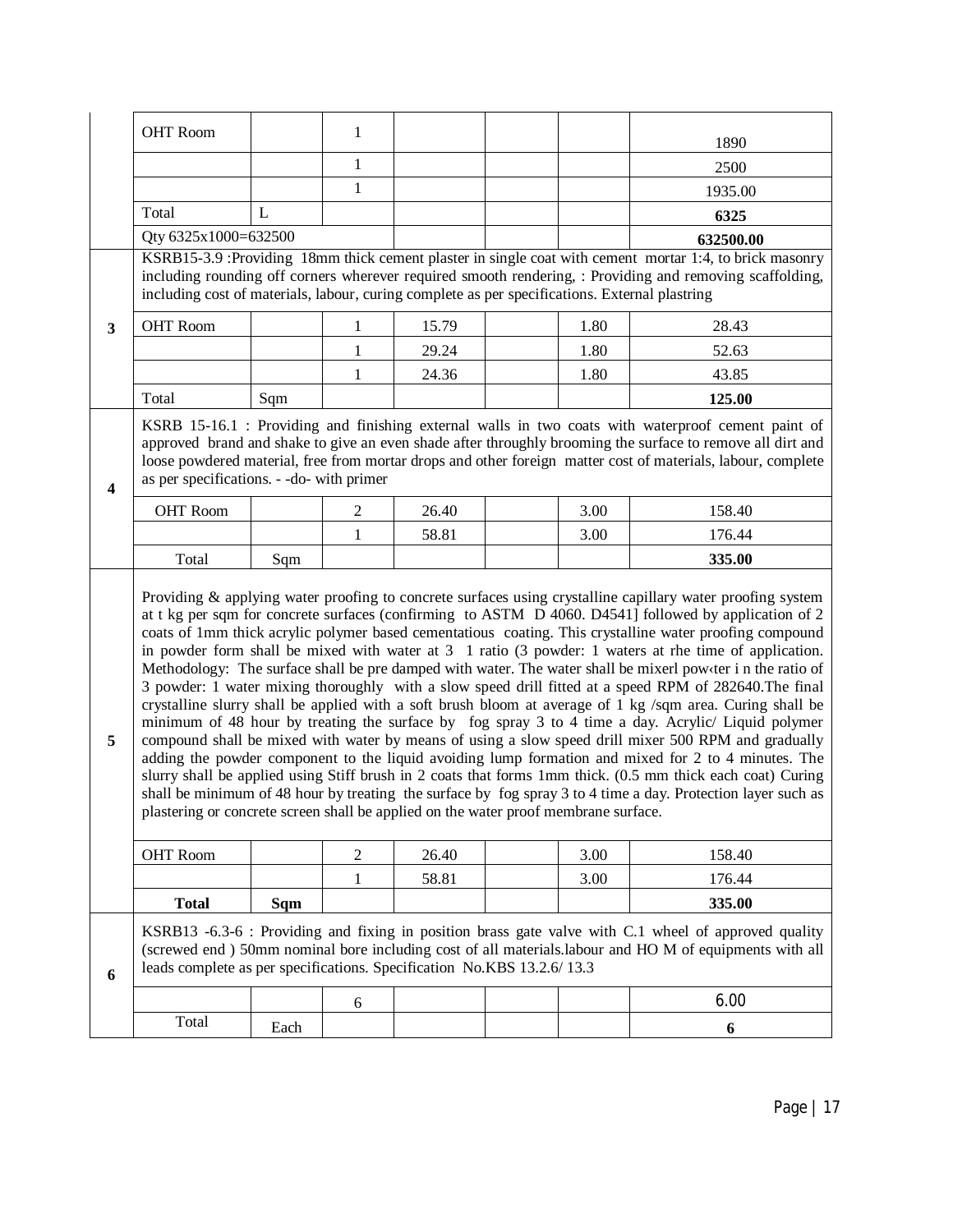#### **Before the Water Proofing Treatment:**

Before the water proofing treatment, the internal plaster of ceiling and walls of WC block leaving the portion for dado/skirting should be completed. Grooving / chasing for doing the concealed work of GI/CI pipes/Electrical conduits should be completed. Clean the depressed/sunken portion of WC of all debris, extra mortar sticking to the vertical and horizontal surface etc. Necessary holes for 'P' trap /Nhani trap/Water escape pipe etc should be completed.

#### **Water pretreatment:**

- Dismantling of all plaster and skirting works of parapet walls from inside and top and making 20 mm thick new plaster with cement sand mortar 1:6 over it including cleaning washing, scrubbing curing all complete works and inclusive of disposal of rubbish outside the campus complete.
- Dismantling of all existing tile over the slab including stacking of serviceable materials and disposal of all unserviceable materials outside the campus. Brushing cleaning and washing the surface to remove all dust particles etc. complete work.
- Providing & Filling block rubberized joint filler in all visible cracks in parapet walls after removing existing. Treatment and cleaning with wire brush and joint should be free from dust, loose particle, oil and grease. Then filling joints with filler putty knife spatual or brook knife and it should dry for least72 hours completely.
- P & L Integral cement base water proofing treatment including preparation of surface as required for treatment of roofs, balconies, terrace etc. consisting of following operations.
- a) Applying and grouting a slurry coat of neat cement using 2.75kg/sqm. Of cement with Water proof liquid water proofing admixture for cement mortar confirming to IS 2645-1975 as an integral water proofing admixture (Add 200ml of Dr.Fixit pidiproof LW for every 50kg cement in the mortar mix) over the slab including cleaning the surface before treatment. Applying and painting with CICO make trap creat water paint two coats over moist surface as per manufacturer specifications.
- b) Laying cement concrete using broken bricks bats 25 mm to 100 mm size with 50% of cement mortar 1:5 (1 cement : 5 course sand) admixed with Dr. Fixit pidiproof Liquid water proofing admixture for concrete & cement mortar confirming to IS 2645-1975 (Add 200ml of Water proof LW for every 50 kg cement in the concrete/mortar mix) over 20 mm th. Layer of cement mortar of 1:5 to the required slope and treatment similarly the adjoining walls up to 300 mm height including rounding of junctions of walls and slabs.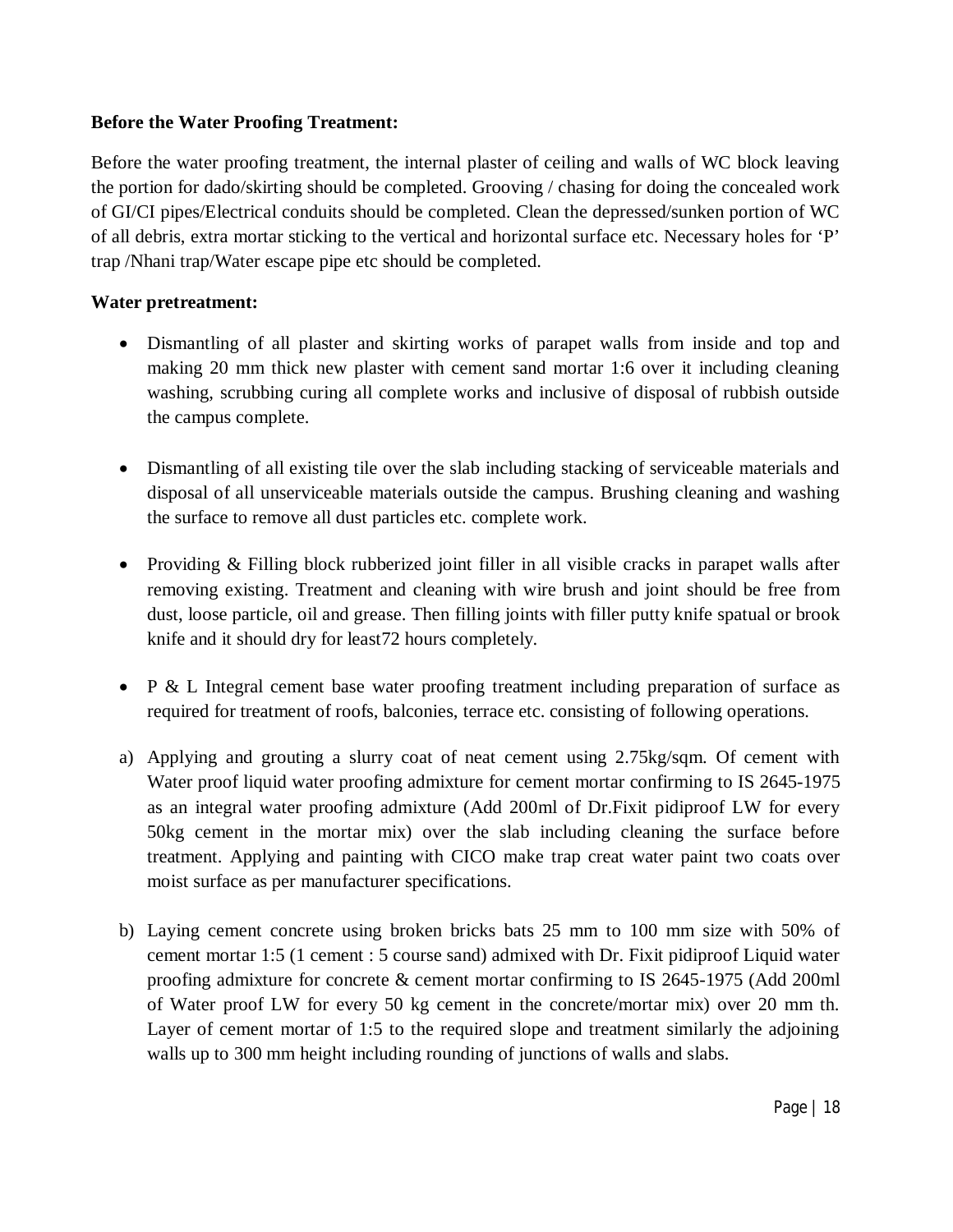- c) After two days of proper curing applying  $2<sup>nd</sup>$  coat of cement slurry admixed with Water proof Liquid water proofing admixture for concrete & cement mortar confirming to IS 2645-1975.
- d) Finishing the surface with 20 mm th. Joint less cement mortar of mix 1:4 admixed with Water proof Liquid water proofing admixture for concrete & cement mortar confirming to IS 2645-1975 and finally finishing the surface with trowel with neat cement slurry and making of 300x300 mm square.
- e) The whole slab so finished shall be flooded with water for minimum period of two weeks for curing for final test. All above operations to be done in order and as directed and specified by the Engineer in charge. With average thickness of 120 mm and minimum thickness at khurra as 65 mm.
- f) Making batta (gola) 75 mm x 75 mm in cement concrete (1:2:4) including finishing with cement mortar (1:3) water proofing chemicals all complete work.
- g) Making khurras 450x450mm with average minimum thickness 50 mm cement 1:2:4 over PVC sheet 1.00x1.00 mtr x 40 micron finished with 12mm cement plaster 1:3 and coat of neat cement rounding edges and making and finishing the outlet complete.
- h) Plastering work: Providing and applying cement plaster with 0.75 inch cement plaster work with Water proof Liquid water proofing admixture for cement mortar confirming to IS 2645-1975 (Add 200 ml of Water proof LW for every 50kg cement in mortar mix) including all repairing work with cement plaster mix 1:6 ( 1 cement: 6 fine course aggregate).
- i) Providing and installation PVC ISI make water down pipes will all accessories and tees etc. complete work

#### **General Instruction to work at site:**

- All the dust particles should be carried by the bidder.
- Inform site incharge at every drilling time (noise sound)
- Providing and installation PVC/CPVC items, commode, Indian toilet pan, gratings, nani trap etc all are ISI make complete work included.
- Bidder has to quote including materials, labour charges and transport as per price bid.
- Removal of present fittings and its debris shall also be the responsibility of the contractor.

Any other that has been missed but is a part of the work should be included in the contract. The manpower deputed shall carry out the activities to the satisfaction of the authority of BMCRI-SSH.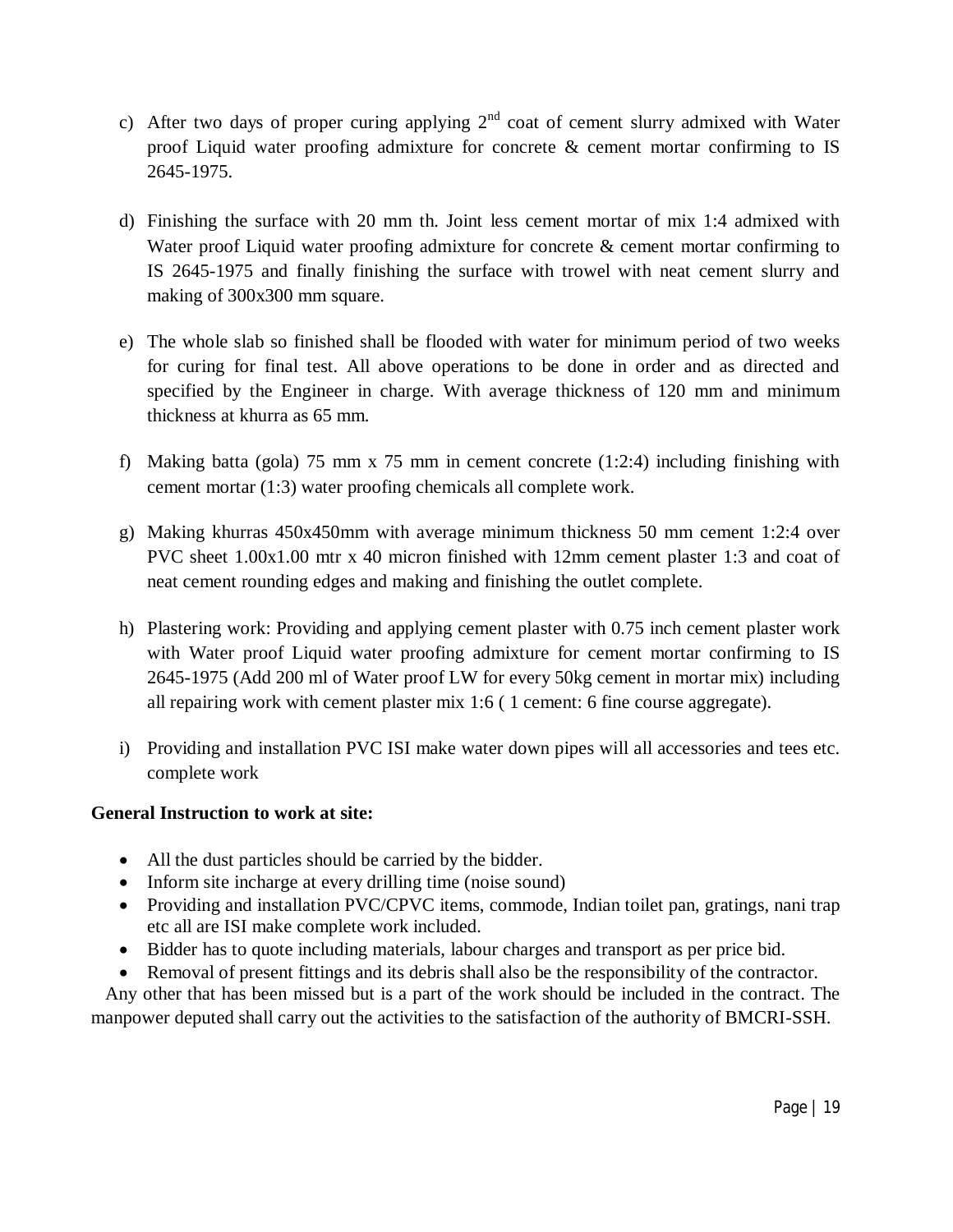#### **OTHER TERMS AND CONDITIONS:**

- 1. The contractor / Bidder shall provide his staff all necessary tools and equipment at his own cost.
- 2. The work as per manufacturer's recommendations / works requiring external expertise / spares and materials, etc., are to be executed by the agency duly obtaining approval for the works from the Institute.
- 3. The contractor has to co-ordinate to plan safety management well in advance .
- 4. The Contractor has to rectify the defects pointed out by the Incharge during their periodical inspection.

### **In detail technical specifications:**

## **AS PER THE SCOPE OF WORK**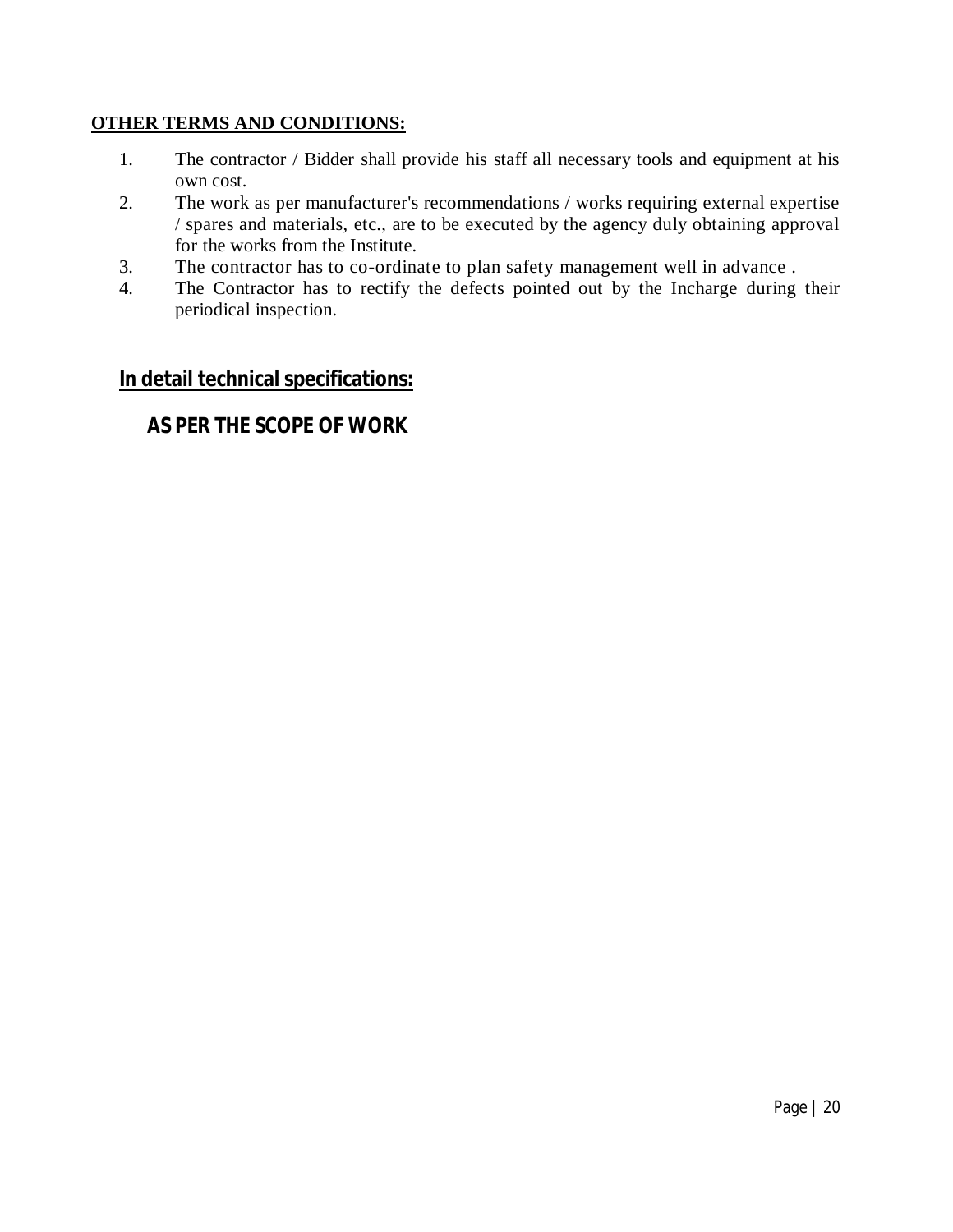## **SECTION-IV**

## **OTHER CONDITIONS OF CONTRACT**

- 1. It is the responsibility of the contractor to make payments for any kind of compensation to their employees in the event of accidents or any other unforeseen circumstances and the hospital will not be responsible for such acts. Necessary safety measures are to be taken by the Agency while operating or during break downs or any other unforeseen circumstances.
- 2. The Special Officer or any other officer authorized by the Special Officer will issue procedures to be followed by the agency which have to be carried out and complied.
- 3. A invoice has to be raised in the name of BMCRI Super Speciality Hospital, and it has be submitted to the office on half yearly basis. Your bills will be cleared on submission of reports.
- 4. Any spare replacement will be accompanied by a DC, duly signed by the officer incharge of BMCRI-SSH and whenever need arises the contractor shall submit the cost of the prices from the original supplier.

The bidder shall quote for all the above work as mentioned in Section III. The contract will be awarded to the eligible lowest bidder.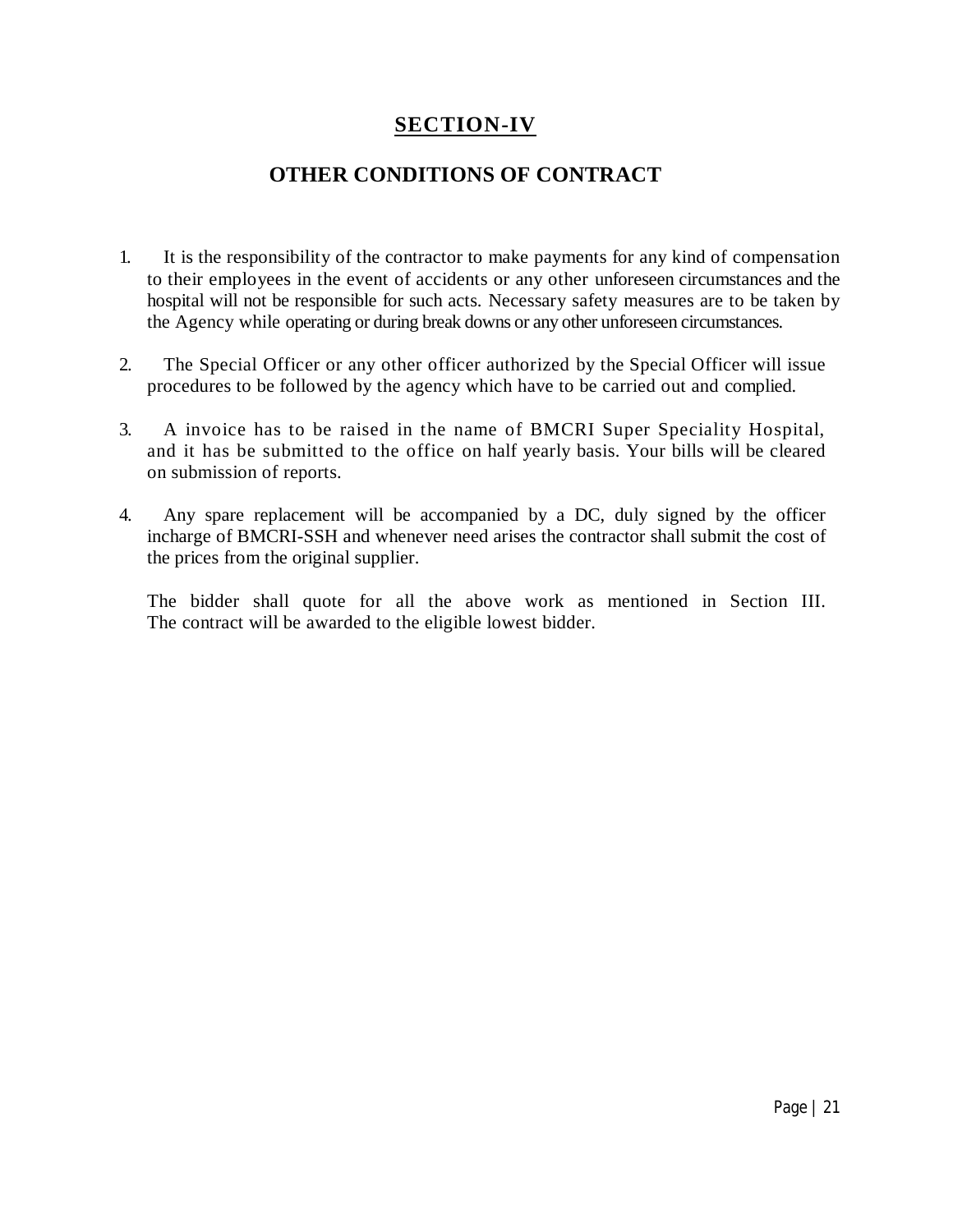## **SECTION V:**

## **TENDER FORM**

Date:...................................

IFT No:-………………….. TO: (Name and address of purchaser)

Sir

 Having examined the Tender Documents including Addenda Nos............... *[insert numbers]*, the receipt of which is hereby duly acknowledged, we, the undersigned, offer to provide service ....................................................... *(Description of Services)* in conformity with the said tender documents in accordance with the Schedule of Prices attached herewith and made part of this tender.

We undertake, if our tender is accepted, to deliver the goods in accordance with the delivery schedule specified in the Schedule of Requirements. If our tender is accepted, we will submit a Demand draft in a sum equivalent to 10 percent of the Contract Price for the due performance of the Contract, in the form prescribed by the Purchaser.

We agree to abide by this tender for the Tender validity period specified in the ITT and it shall remain binding upon us and may be accepted at any time before the expiration of that period. Until a formal contract is prepared and executed, this tender, together with your written acceptance thereof and your notification of award, shall constitute a binding Contract between us.

(Signature) (in the capacity of ) Duly authorized to sign Tender for and on behalf of Date:………………………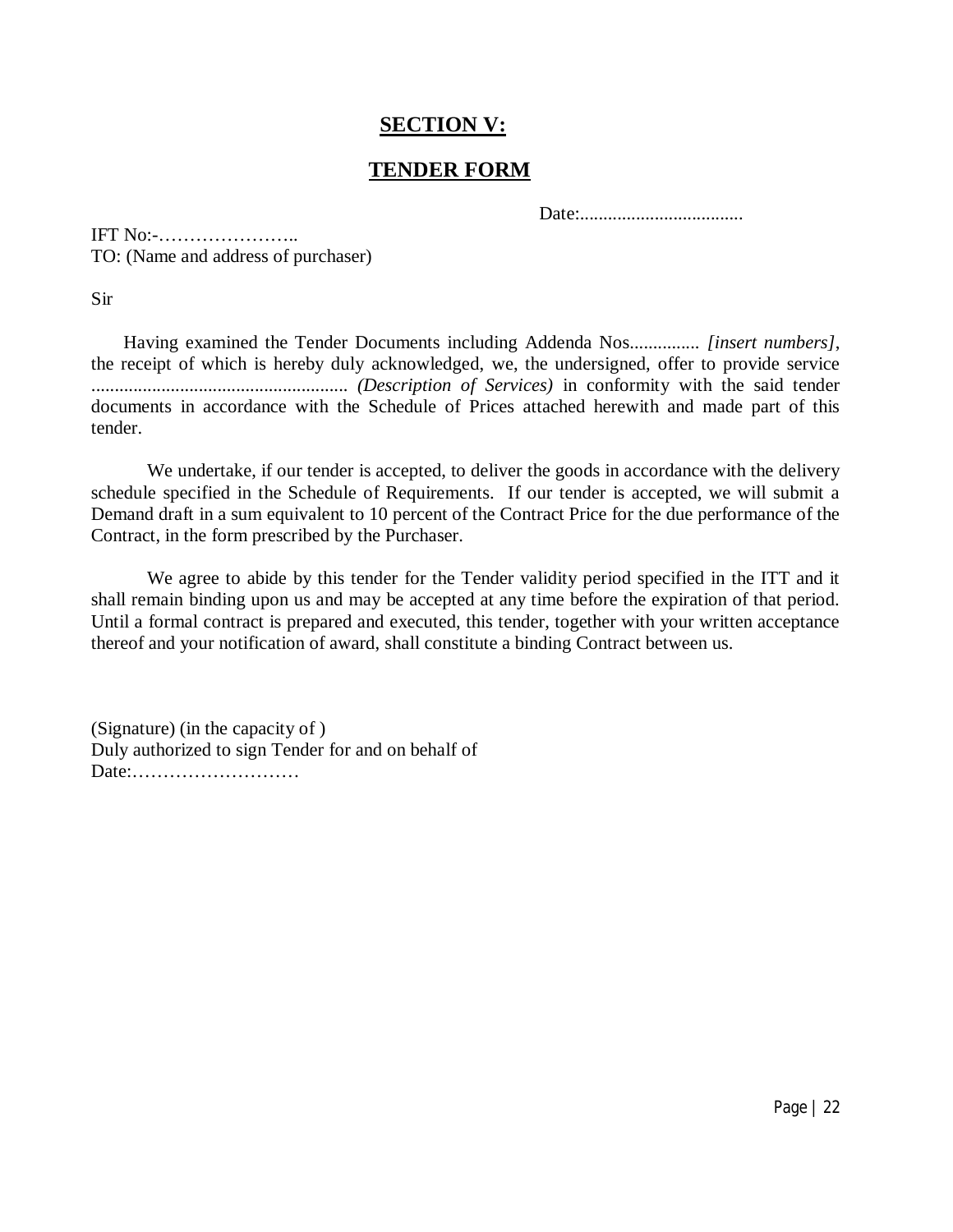## **SELF DECLARATION**

To,

Special Officer, BMCRI Super Speciality Hospital, Victoria Hospital Campus, Bangalore – 02.

| Tender Notification No:------------ | Date------------------ |
|-------------------------------------|------------------------|
| We                                  |                        |
|                                     |                        |
|                                     |                        |

- 1. The tenderer should have an organization to provide the necessary management
- 2. Self declaration stating the firm is not black listed with any State Government / Central Government / Quasi Government Organization.

The Tenderer failure to furnish all information as stipulated in the tender documents or submission of a tender not in compliance to the tender documents will be rejected.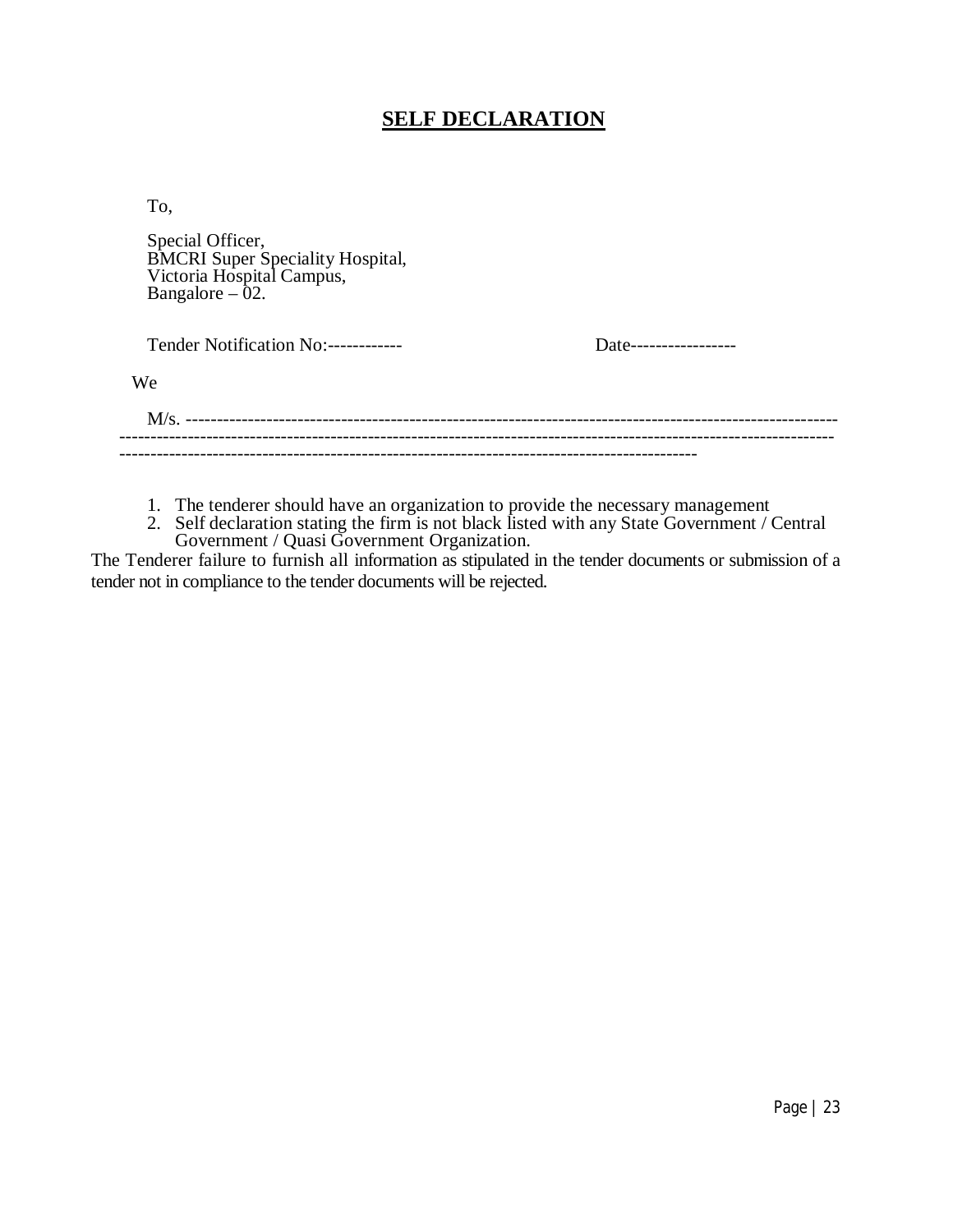## **SECTION VI:**

## **PRICE SCHEDULE (2nd cover)**

(to be uploaded on the e procurement website, should not be included in the technical bid)

# **TENDER FOR THE METAL ROOF FOR DG AREA AND RENOVATION OF WATER TANKS AT BMCRI- SUPER SPECIALITY HOSPITAL**

| <b>SI</b><br>N <sub>0</sub> | <b>Description Of Work</b>                                                                      | Price              |
|-----------------------------|-------------------------------------------------------------------------------------------------|--------------------|
| $\mathbf{1}$                | Earthwork excavation for foundation                                                             | To quote per cum   |
| $\overline{2}$              | Providing and laying in position plain cement concrete                                          | To quote per cum   |
| 3                           | Construction of un-reinforced plain cement concrete<br>pavements using M30 over a prepared base | To quote per cum   |
| $\overline{4}$              | Providing and fixing vertical supports for poly carbonate<br>sheet for tubular structure        | To quote per kgs   |
| 5                           | Fabrication & supplying & erecting M.S Angular Truss for all<br>spans                           | To quote per kgs   |
| 6                           | Installing of pre painted galvalume iron trapezoidal profiled<br>sheet                          | To quote per sqm   |
| $\tau$                      | Providing & applying enamel metal paint in two coats                                            | To quote per sqm   |
| 8                           | Cleaning of sump                                                                                | To quote per ltr   |
| 9                           | Cover plate for sump                                                                            | To quote per piece |
| 10                          | Supplying and fixing PVC Rungs                                                                  | To quote per each  |
| 11                          | Providing 18mm thick cement plaster in sigle coat with<br>cement mortar                         | To quote per sqm   |
| 12                          | Providing and finishing external walls in two coats with<br>waterproof cement paint             | To quote per sqm   |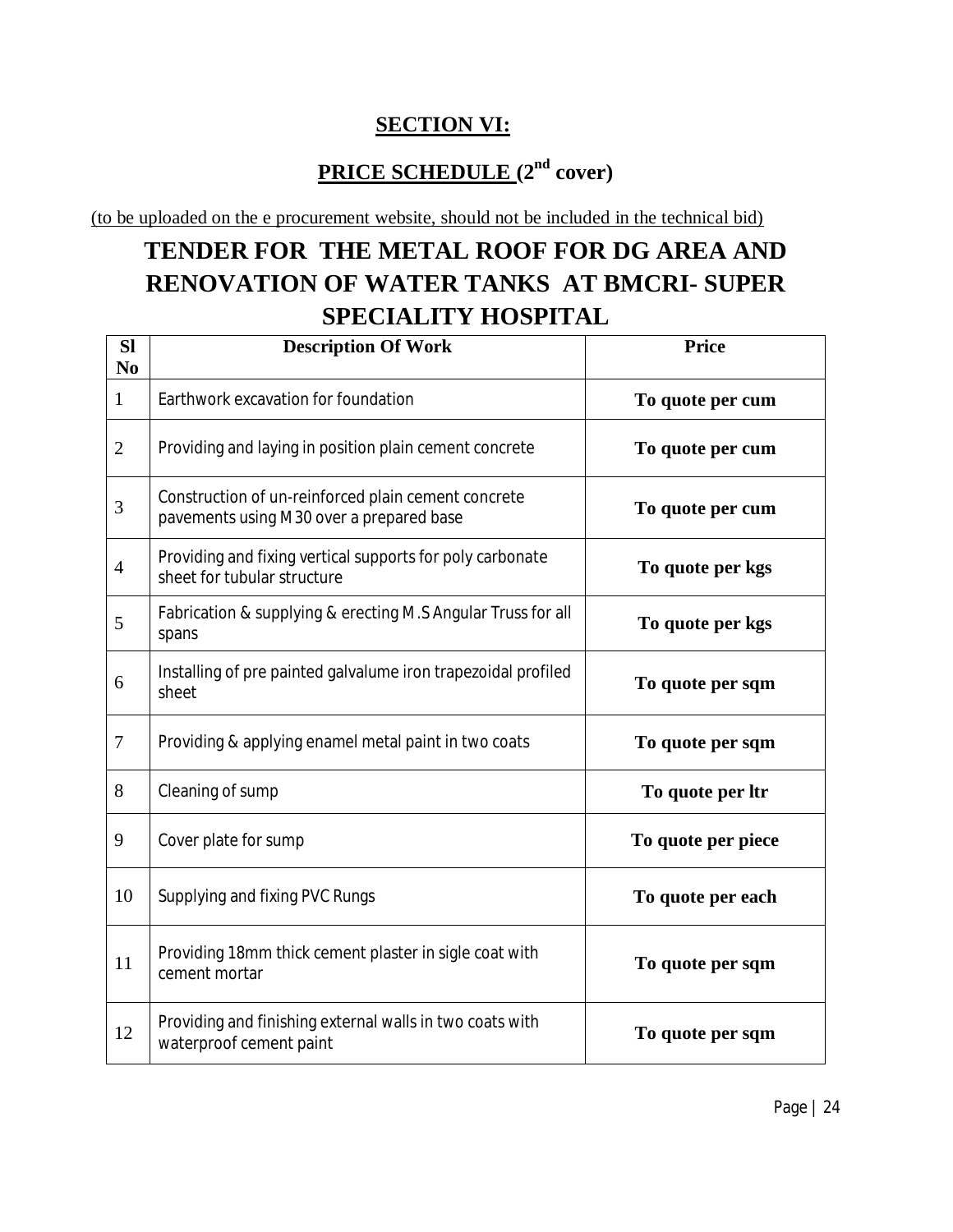| 13 | Providing and applying water proofing to concrete surfaces<br>using crystalline capillary water proofing system at 1 kg per<br>sqm for concrete surfaces | To quote per sqm  |
|----|----------------------------------------------------------------------------------------------------------------------------------------------------------|-------------------|
| 14 | Cleaning of Terrace area                                                                                                                                 | To quote per sqm  |
| 15 | Cleaning of OHT                                                                                                                                          | To quote per ltrs |
| 16 | Providing 18mm thick cement plaster in single coat with<br>cement mortar                                                                                 | To quote per sqm  |
| 17 | Providing and finishing external walls in two coats with<br>waterproof cement paint                                                                      | To quote per sqm  |
| 18 | Providing & applying water proofing to concrete surfaces<br>using crystalline capillary water proofing system                                            | To quote per sqm  |
| 19 | Providing and fixing in position brass gate valve with C.1<br>wheel                                                                                      | To quote per each |

#### **Note:**

- 1. The bidder is strongly recommended to visit the hospital before quoting the price.
- 2. Price quoted for shall include all spares and the manpower for executing the work.
- 3. The above quotes shall include the necessary painting work as per scope of work.